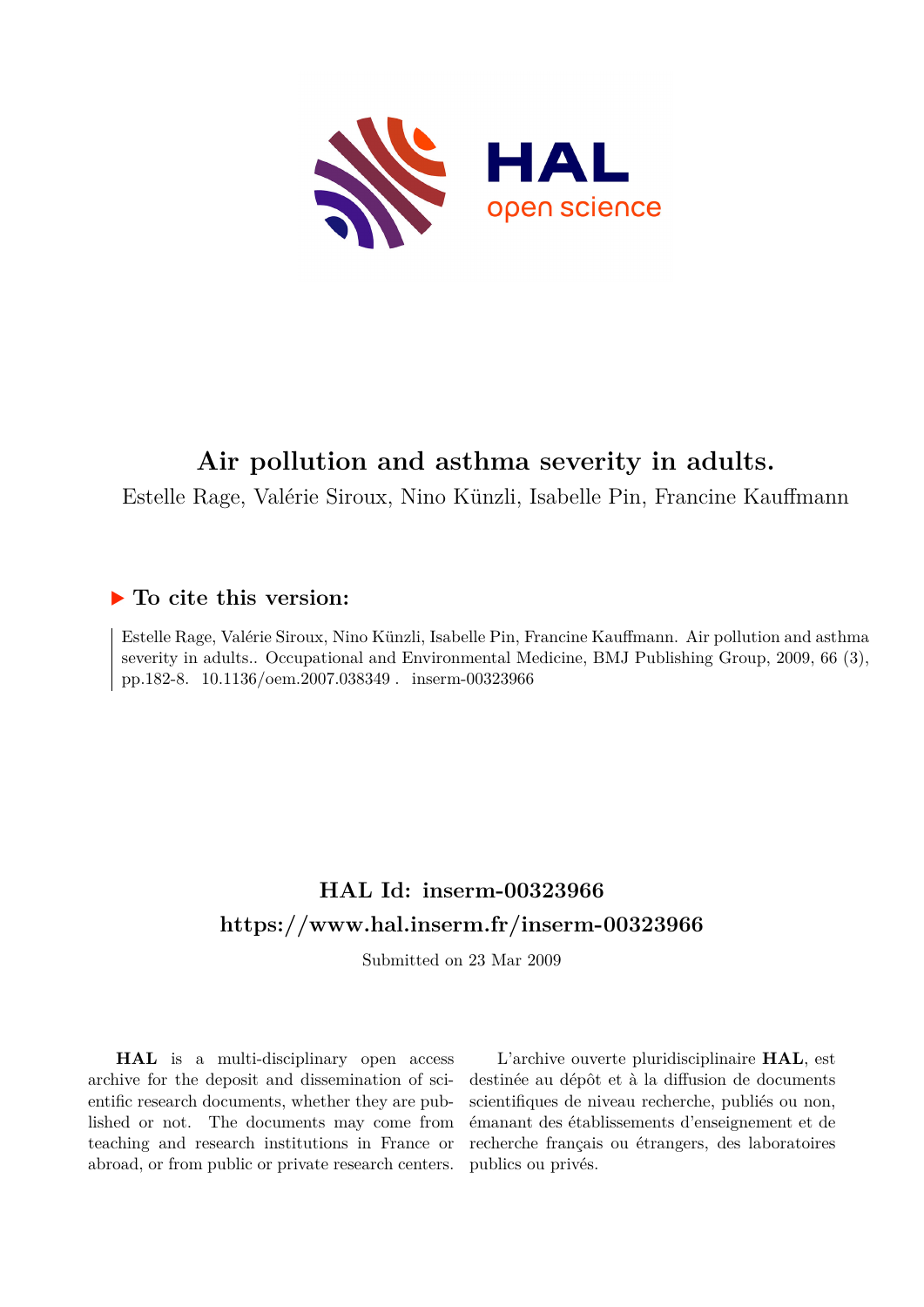# *Occupational and Environmental Medicine 2008 (in press)*

# **Air pollution and asthma severity in adults.**

Estelle Rage<sup>1,2</sup>, Valérie Siroux<sup>3,4</sup>, Nino Künzli<sup>5</sup>, Isabelle Pin<sup>3,6</sup>, and Francine Kauffmann<sup>1,2</sup>, on behalf of the Epidemiological Study on the Genetics and Environment of Asthma (EGEA)

CORRESPONDING AUTHOR E. Rage Inserm U780 16 avenue Paul-Vaillant Couturier 94807 Villejuif Cedex France Email : rage@vjf.inserm.fr Tel (33) 1 45 59 53 57 Fax (33) 1 45 59 51 69

AFFILIATIONS <sup>1</sup>Inserm, U780, Epidemiology and Biostatistics, Villejuif, France; <sup>2</sup>Univ Paris-Sud, IFR69, Villejuif, France; <sup>3</sup>Inserm, U823, Centre de Recherche Albert Bonniot, Epidémiologie des cancers et des affections graves, La Tronche, F-38706 France; 4 Univ Joseph Fourier, Grenoble, F-38041 France; <sup>5</sup>Centre for Research in Environmental Epidemiology, (CREAL), Municipal Institute of Medical Research (IMIM-Hospital del Mar), CIBER Epidemiologia y Salud Pública (CIBERESP), ICREA, Barcelona, Spain; <sup>6</sup>CHRU Grenoble, Michalon Hospital, Department of Pneumology, Grenoble, France.

KEYWORDS: air pollution; asthma severity; ozone.

WORD COUNT: 4441

#### **ABSTRACT**

Objectives - There is evidence that exposure to air pollution affects asthma, but the effect of air pollution on asthma severity has not been addressed. The aim was to assess the relation between asthma severity during the past 12 months and home outdoor concentrations of air pollution.

Methods - Asthma severity over the last 12 months was assessed in two complementary ways among 328 adult asthmatics from the French Epidemiological study on the Genetics and Environment of Asthma (EGEA) examined between 1991 and 1995. The 4-class severity score integrated clinical events and type of treatment. The 5-level asthma score is based only on the occurrence of symptoms. Nitrogen dioxide  $(NO<sub>2</sub>)$ , sulphur dioxide  $(SO<sub>2</sub>)$  and ozone  $(O_3)$  concentrations were assigned to each residence using two different methods. The first was based on the closest monitor data from 1991-1995. The second consisted in spatial models that used geostatistical interpolations and then assigned air pollutants to the geo-coded residences (1998).

Results - Higher asthma severity score was significantly related to the 8-hour average of ozone during April-September ( $O_3$ -8hr) and the number of days ( $O_3$ -days) with 8-hour ozone averages above 110  $\mu$ g.m<sup>-3</sup> (for a 36-day increase, equivalent to the inter quartile range, in O3-days, odds ratio (95% confidence interval) 2.22 (1.61-3.07) for one class difference in score). Adjustment for age, sex, smoking habits, occupational exposure, and educational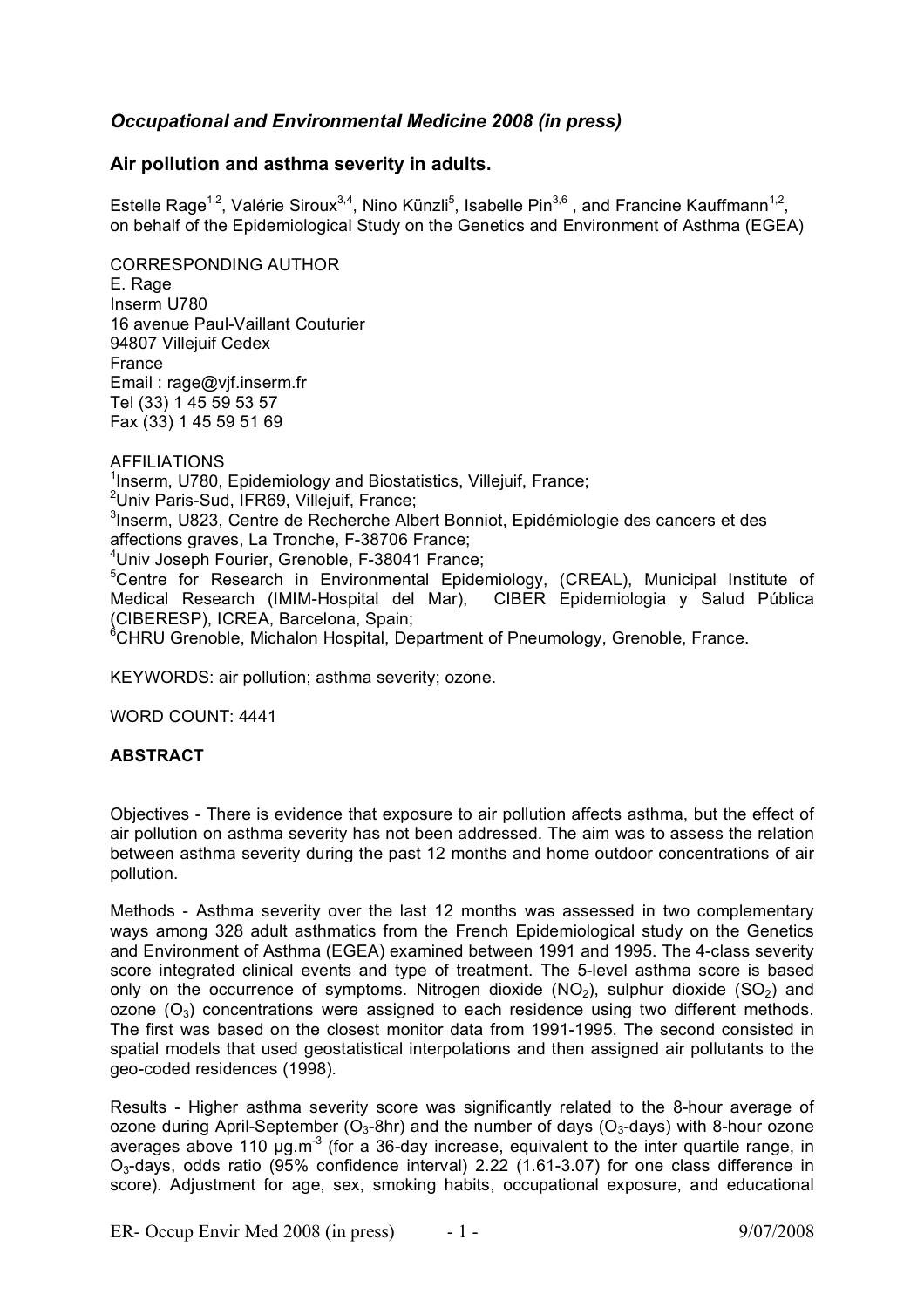level did not alter results. Asthma severity was unrelated to NO<sub>2</sub>. Both exposure assessment methods and severity scores resulted in very similar findings.  $SO<sub>2</sub>$  correlated with severity but reached statistical significance only for the model based assignment of exposure.

Conclusions - The observed associations between asthma severity and air pollution, in particular  $O_3$ , support the hypothesis that air pollution at levels far below current standards increases asthma severity.

### **INTRODUCTION**

Evidence of adverse effects of current air pollution on human health substantially increased in recent years.[1,2] Despite improvements in air quality in many regions of the world, primary and secondary pollutants from traffic and other sources of fossil fuel combustion such as particulate matter, diesel soot, or ozone remain of particular concern. Photochemical air pollution represented by ozone, oxides of nitrogen produced by vehicles and respirable fine and ultrafine particulates are of interest due to their toxic properties, and asthmatics are a particularly sensitive subgroup.[1] Associations between daily changes in air pollution and various acute respiratory outcomes including sub-clinical functional changes, symptoms, doctors or emergency room visits, hospitalisations and death[3] have been reported among asthmatics.[4,5] Evidence of acute effects is based on several panel studies conducted in children, and to a lesser extent in adults. Greater susceptibility to acute effects of ambient air pollution in asthmatics with more severe asthma was observed in children[6] but were not consistent in adults.[5,7] A challenge and potential source for inconsistent results is the complex interrelationship of asthma symptoms, its triggers, and subjects coping strategies through adaptation of treatment. As the typically moderate daily changes in air quality may lead to fluctuations in the expression of the disease, it is of interest to evaluate markers of asthma severity on a clinically relevant scale along the continuum between non-symptomatic not regularly treated asthma and symptomatic asthma despite regular treatment.

The concept of the definition of asthma severity has evolved over the past years. Despite development of guidelines for clinical practice, it remains difficult to define asthma severity in epidemiology. While different definitions of asthma severity are in use,[8,9] the concept is certainly clinically relevant. Determinants of asthma severity are not much investigated[10] and, to our knowledge, no study investigated the effect of air pollution on asthma severity.

The aim of the present study was to investigate the relationships between individually assigned exposure to ambient air pollution and asthma severity assessed in two complementary ways. First, we use a clinically relevant score that integrates both symptoms and treatment. Second, we use a simpler score based on symptoms alone. We hypothesize that severity among adult asthmatics from the Epidemiological study on the Genetics and Environment of Asthma, bronchial hyperresponsiveness and atopy (EGEA) correlates with the average air quality at the residential location.

# **MATERIAL AND METHODS**

# *Study population and asthma severity*

The EGEA study combines a case-control study and a family study.[8,11,12] The protocol has been described elsewhere.[13] Asthmatics, living in pre-defined geographical areas were recruited from chest clinics in five French cities (Paris, Lyon, Marseille, Montpellier, and Grenoble) between 1991 and 1995. Within each city, subject's residences spread across large geographic areas, ranging from 300 km<sup>2</sup> (for the area of Lyon) to 9300  $km<sup>2</sup>$  (for the area of Marseille). Cases were classified as living far from the university hospital based on a distance of at least 10-15 km. Asthmatic probands were those who answered positively to the four following standardized questions: Have you ever had attacks of breathlessness at rest with wheezing? Have you ever had asthma attacks? Was this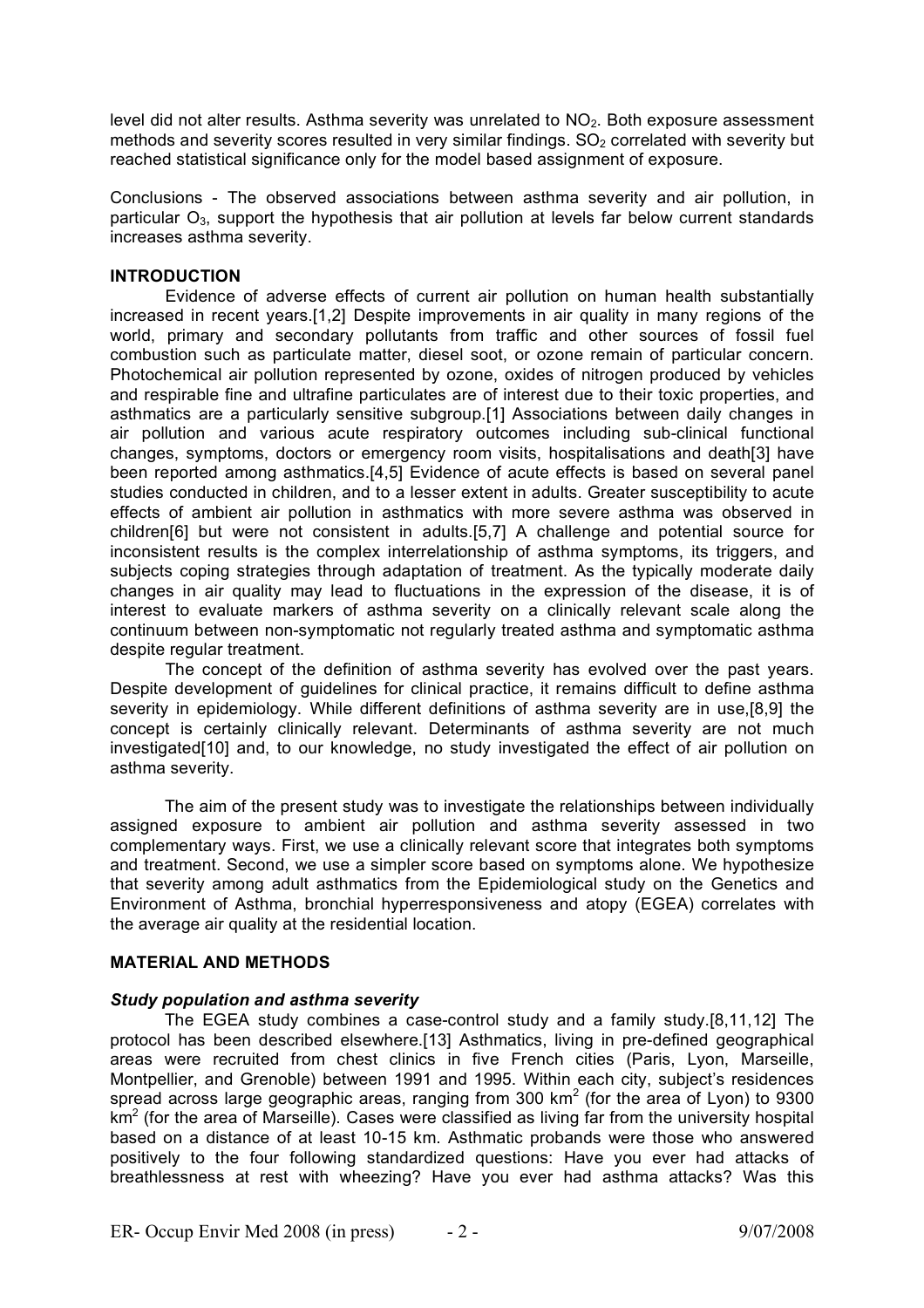diagnosis confirmed by a physician? Have you had an asthma attack in the last 12 months? Among relatives from the families of asthmatic probands, asthma was defined by a positive answer to at least one of the first two questions. The present analysis concerned 328 adult asthmatic subjects from 255 families (188 asthmatic cases and 140 asthmatic relatives). Information was recorded for respiratory symptoms, environment, smoking habits and treatment by a detailed face to face interview administered international standardized questionnaire.[14]

We used two operational definitions of 'asthma severity'. The first approach consists in a 4-class asthma severity score defined for the last 12 months that is based on the concept of 2002-2004-GINA (Global Initiative for Asthma) international guidelines.[15] First, asthma severity was assessed using a clinical severity score derived from frequency of asthma attacks, symptoms between attacks, and hospitalisation for asthma.[11,12,16,17] Secondly, the 4-class asthma severity score was developed,[8] which combined the above clinical score, with information about the occurrence of any attack in the last 12 months, and treatment reported in the past 12 months (no treatment, treatment without inhaled corticosteroids and treatment with inhaled corticosteroids)..

The second definition of severity corresponded to the 5-level asthma score introduced by the European Community Respiratory Health Study.[9] The score, allowing assessing the activity of asthma, was derived as the sum of affirmative responses to any of the following five asthma-like symptoms: breathless when wheezing, woken up with a feeling of chest tightness, woken by attack of shortness of breath (SOB), attack of SOB at rest, and attack of SOB after exercise. All questions referred to the occurrence of symptoms during the last 12 months.

The independence of asthma severity with the distance from the university hospital was checked, as it could have biased the association of air pollution with asthma severity.

# *Air pollution*

Two approaches were used to assign air pollution exposure to each individual: The first assessment of air pollution relied on the 1991-1995 data from the French Agency for Environment and Energy (ADEME) monitoring network. In case of  $NO<sub>2</sub>$  and  $SO<sub>2</sub>$ , annual arithmetic means were used. In case of  $O_3$  we derived both the 8-hour average ( $O_3$ -8hr) across the six summer months (April to September) and the number of days with 8-hour averages above 110  $\mu$ g.m<sup>-3</sup> (O<sub>3</sub>-days). No data were available for particulate matter (PM) for the period under study. The individual assignment of exposure is described in the appendix. In brief, annual mean concentrations (Ozone,  $NO<sub>2</sub>$ ,  $SO<sub>2</sub>$ ) from the closest monitor were assigned to each residence. For subjects living in proximity to busy roads we used  $NO<sub>2</sub>$  and  $SO<sub>2</sub>$  data from the closest traffic monitor station. In all other cases, only data from background monitors were used.

In the second approach we derived concentration estimates from a geo-statistical model carried out by Geovariances for the French Institute of Environment (IFEN) and ADEME for the year 1998.[18]. A validation of the procedure has been performed. Modelled data were compared with classical interpolation algorithms such as inverse distance or univariate kriging. High correlation coefficients ( $r > 0.73$ ) between interpolated and measured values, together with low mean quadratic errors, confirm the validity of the multivariate geostatistical models (Nicolas Jeannée, personal communication). The geostatistical interpolation techniques (kriging-like techniques [19]) are commonly applied since several years to estimate air pollution at unsampled locations;[20,21] the estimation process, based on measured concentrations, takes into account the spatial structure of each pollutant. The better the spatial continuity of the pollutant, the better the confidence one can have in the estimate. The interpolation is realized for annual mean concentrations coming from background monitoring stations on a 4km x 4km grid covering France. Land cover was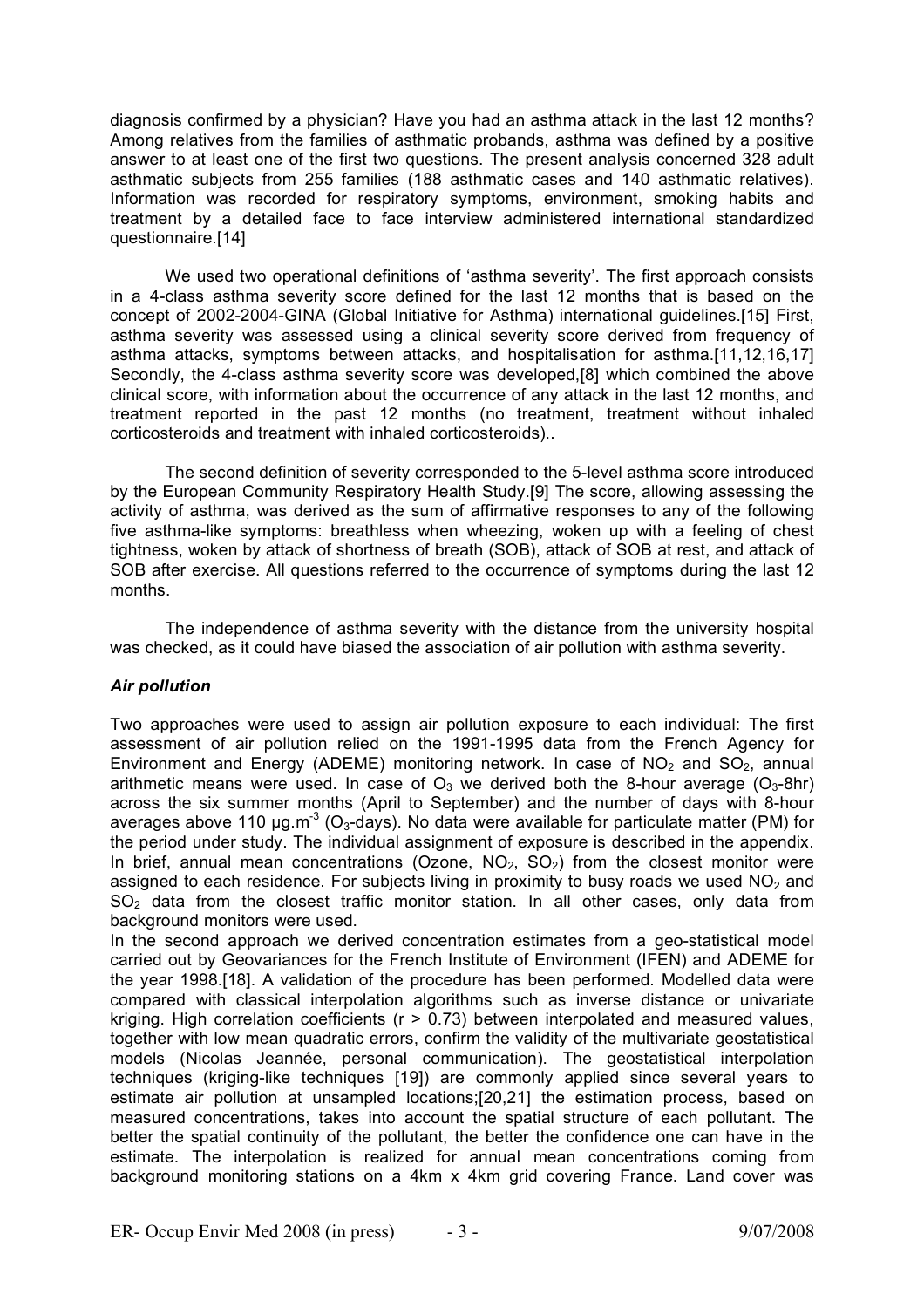integrated to the interpolation process as well as specific cofactors correlated to the pollutants: altitude and North-South concentration gradient for ozone, emission registries of nitrogen oxides, road network and population density for  $NO<sub>2</sub>$ , and industrial emissions of SO<sub>x</sub> for SO<sub>2</sub>. Residential addresses of all participants were geo-coded to assign estimated annual means for NO<sub>2</sub>, SO<sub>2</sub> as well as summer ozone( $O<sub>3</sub>$ -summer) assessed from the monthly means from April to September.

# *Data Analysis*

Pearson correlation coefficients were derived across individually assigned air pollution concentrations. Univariate relationships between variables were explored with  $x^2$  tests and analyses of variance. Ordinal logistic regressions and when appropriate multinomial regressions (see appendix) were performed. Odds ratios were given for one class difference in the scores and for an increase of one inter quartile range (IQR) in air pollution concentrations. Final models took into account age, sex, smoking habits, educational level and occupational exposures. Smoking habits, previously associated to asthma severity[11] were grouped into never, ex- and current smokers. Education was classified in primary, secondary and university level. Occupational exposure was assessed with a job exposure matrix for eighteen asthmogens completed by expert review.[8,22] Environmental tobacco smoke (current smoking of parents or spouse at home) and indoor air pollution, assessed by considering current use of gas heating or gas cooking and water damage in the last 12 months were considered but not retained in the final model. In order to test the sensitivity of results, analyses were repeated in subgroups defined by sex, age, smoking habits, occupational exposure, and education level as well as by city. Odds ratios were expressed for an increase of 10 days of  $O_3$ -days.

In France, ozone seasons are by and large restricted to the summer period, thus summer time  $O_3$  reflects exposure much better then annual concentrations. While severity was assessed for the last 12 months, one may argue that patients would primarily report the more recent experience. Therefore, if ozone affects asthma severity in an acute or sub-acute manner, associations between severity and ozone may be stronger among subjects answering the questionnaire during the mid summer to fall season. We thus stratified the analyses by season of participation (April to September versus October to March). Familial dependence between observations was taken into account using generalized estimated equations (GENMOD procedure) and a random population with one subject per family were performed, but results did not change (data not shown). More details are presented in the appendix. The statistical software package SAS was used (SAS Institute, Cary, NC, USA).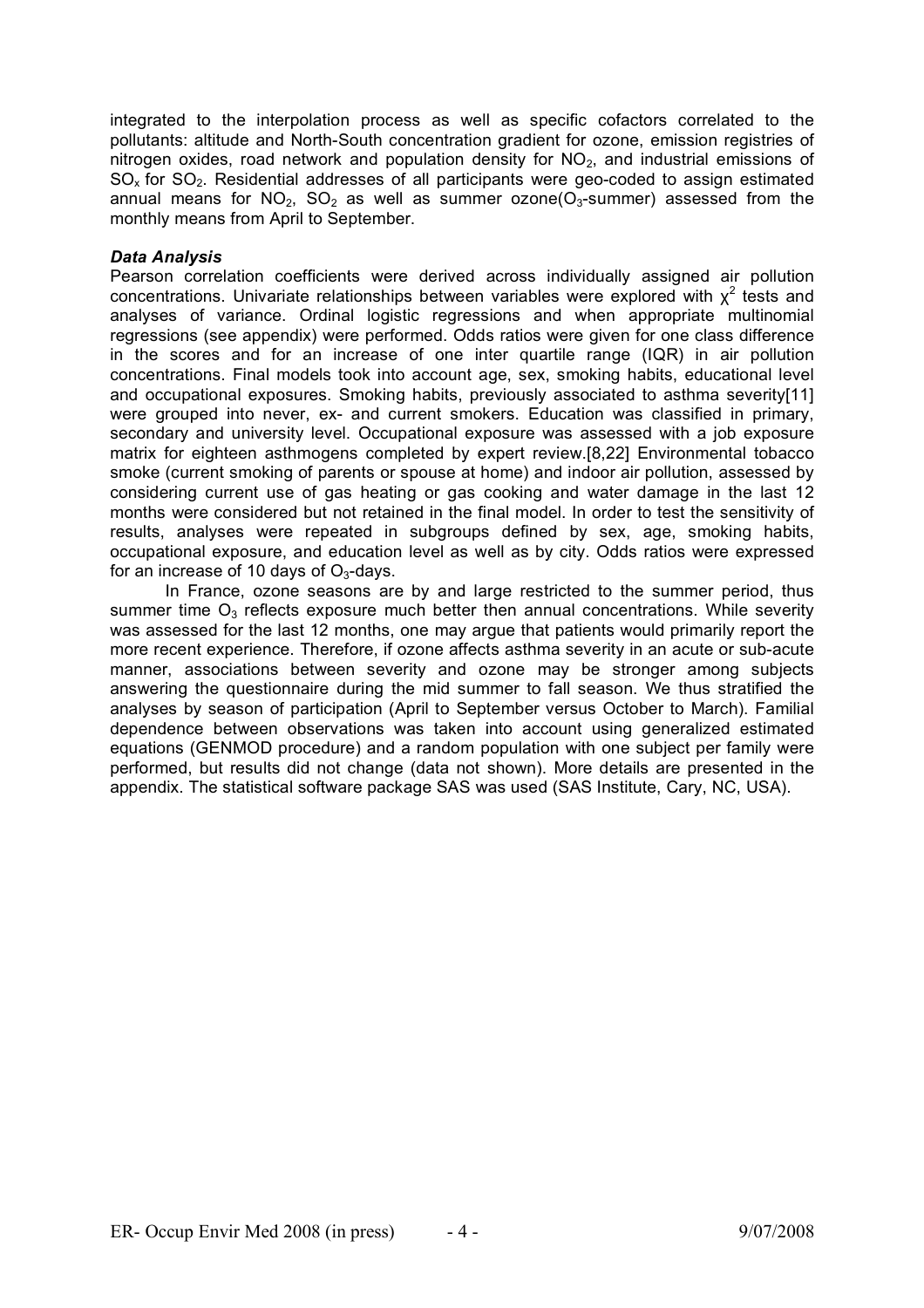### **RESULTS**

Clinical characteristics of the population are reported in table 1 and environmental exposures in table 2. With the first approach (i.e. 'closest monitor') we were able to assign annual mean concentrations to most but not all subjects:  $88.4\%$  for NO<sub>2</sub>,  $77.7\%$  for SO<sub>2</sub>, 64.0% for O<sub>3</sub>-8hr and 88.1% for O<sub>3</sub>-days. The distribution of assigned pollutant concentrations is presented in figure 1. Figure S1 in the appendix presents data by city. The second exposure assignment approach allowed assigning concentrations to 93.9% of subjects.

| <b>Clinical characteristic</b>                                               | <b>Value</b>    |
|------------------------------------------------------------------------------|-----------------|
| Age (n=328)                                                                  |                 |
| Mean $\pm$ SD, yrs                                                           | $37.3 \pm 13.3$ |
| Sex (n=328)                                                                  |                 |
| Men, %                                                                       | 50.9            |
| 4-class asthma severity score * (n=328)                                      |                 |
| Class $1, %$                                                                 | 32.6            |
| Class 2, $%$                                                                 | 22.6            |
| Class $3, %$                                                                 | 15.2            |
| Class $4, %$                                                                 | 29.6            |
| 5-level asthma score * (n=314)                                               |                 |
| Level $0, %$                                                                 | 15.0            |
| Level 1, $%$                                                                 | 10.2            |
| Level 2, $%$                                                                 | 11.8            |
| Level $3, %$                                                                 | 16.2            |
| Level 4, $%$                                                                 | 18.1            |
| Level 5, $%$                                                                 | 28.7            |
| Treatment (n=328)                                                            |                 |
| Inhaled corticosteroids, %                                                   | 54.3            |
| FEV <sub>1</sub> % predicted (n=325)                                         |                 |
| Mean $\pm$ SD                                                                | $93.3 \pm 20.8$ |
| $FEV_1 < 80\%$ predicted, %                                                  | 22.8            |
| Bronchial hyperresponsiveness (n=166)                                        |                 |
| $PD_{20} \leq 4$ mg, %                                                       | 74.1            |
| $PD_{20}$ : provocative dose of methacholine causing a 20% fall in $FEV_1$ . |                 |

|  |  | <b>Table 1</b> Clinical characteristics of the asthmatic adults |
|--|--|-----------------------------------------------------------------|
|--|--|-----------------------------------------------------------------|

PD<sub>20</sub>: provocative dose of methacholine causing a 20% fall in FEV<sub>1</sub>. \*For definitions, see methods.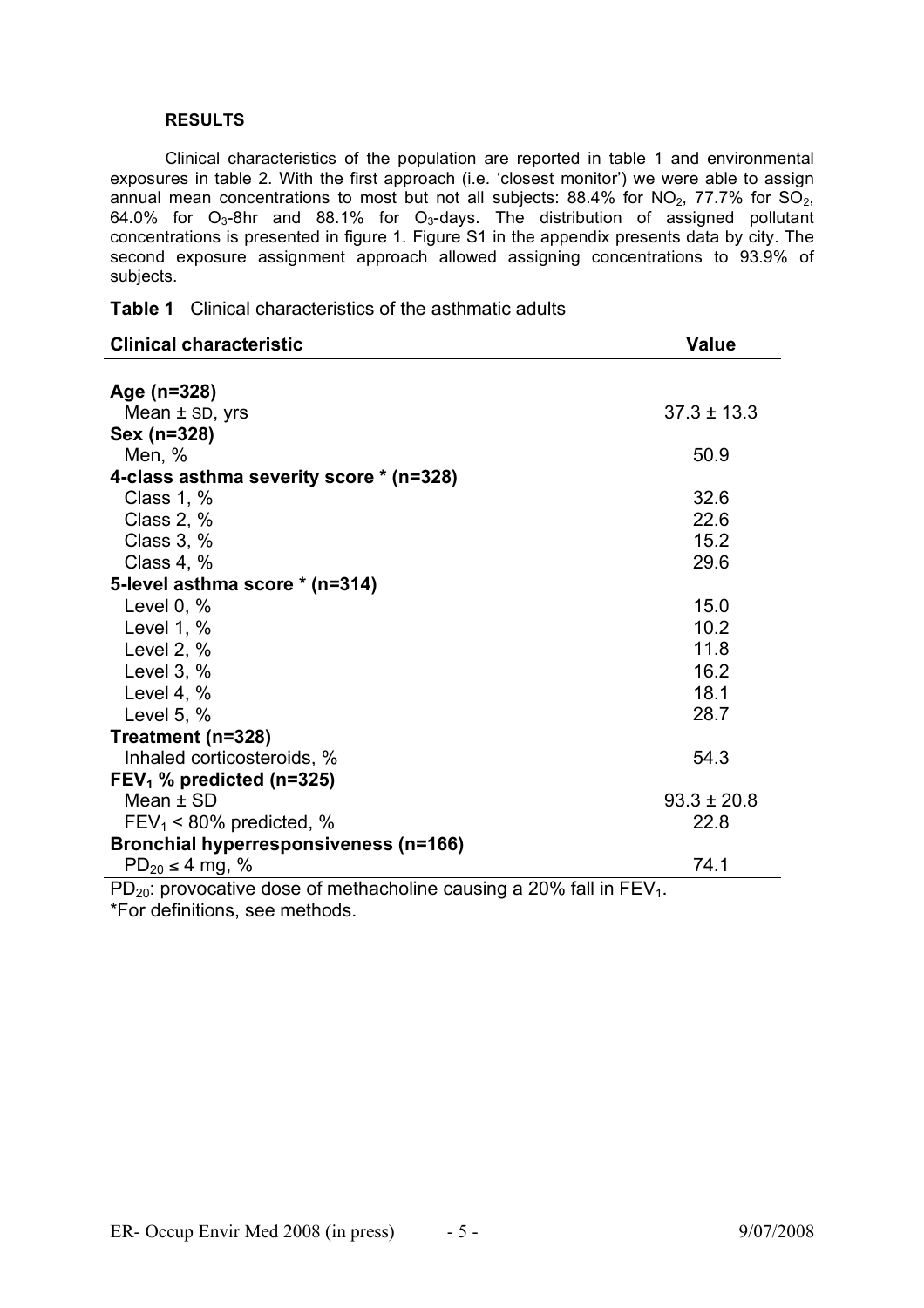| <b>Environmental characteristic</b>                                                                                 | <b>Value</b>      |
|---------------------------------------------------------------------------------------------------------------------|-------------------|
|                                                                                                                     |                   |
| Smoking habits (n=324)                                                                                              |                   |
| Never smokers, %                                                                                                    | 49.7              |
| Ex-smokers, %                                                                                                       | 30.2              |
| Current smokers, %                                                                                                  | 20.1              |
| Passive smoking (n=290)                                                                                             |                   |
| Current smoking parents or spouse, %                                                                                | 31.4              |
| <b>Educational level (n=259)</b>                                                                                    |                   |
| Primary, %                                                                                                          | 32.4              |
| Secondary, %                                                                                                        | 27.0              |
| University, %                                                                                                       | 40.6              |
| Occupational exposure (n=260)                                                                                       |                   |
| Exposed to asthmogens, %                                                                                            | 19.6              |
| Indoor exposure                                                                                                     |                   |
| Current gas heating, (n=323), %                                                                                     | 34.4              |
| Current gas cooking, (n=324), %                                                                                     | 80.9              |
| Water damage in the last 12 months (n=283), %                                                                       | 8.5               |
| Outdoor air pollution (1 <sup>st</sup> method: annual concentrations based on 1991-                                 |                   |
| 1995 nearby background and traffic monitoring stations data)                                                        |                   |
| $NO2$ (n=290)                                                                                                       |                   |
| mean $\pm$ SD, $\mu$ g.m <sup>-3</sup>                                                                              | $40.2 \pm 14.7$   |
| $25^{th}$ -75 <sup>th</sup> percentiles (IQR), µg.m <sup>-3</sup>                                                   | $31-45(14)$       |
| $SO2$ (n=255)                                                                                                       |                   |
| mean $\pm$ SD, $\mu$ g.m <sup>-3</sup>                                                                              | $21.3 \pm 8.6$    |
| $25^{th}$ -75 <sup>th</sup> percentiles (IQR), $\mu$ g.m <sup>-3</sup>                                              | $15-27(12)$       |
| $O_3$ -8hr (n=210)                                                                                                  |                   |
| mean $\pm$ SD, $\mu$ g.m <sup>-3</sup>                                                                              | $60.5 \pm 19.4$   |
| $25^{th}$ -75 <sup>th</sup> percentiles (IQR), µg.m <sup>-3</sup>                                                   | 42-73 (31)        |
| $O_3$ -days (n=289)                                                                                                 |                   |
| mean $\pm$ SD, days                                                                                                 | $37.8 \pm 24.4$   |
| 25 <sup>th</sup> -75 <sup>th</sup> percentiles (IQR), days                                                          | 20-56 (36)        |
| Outdoor air pollution (2 <sup>nd</sup> method: model-based annual concentrations                                    |                   |
| assessed for the 1998 year)                                                                                         |                   |
| $NO2$ (n=308)                                                                                                       |                   |
| mean $\pm$ SD, $\mu$ g.m <sup>-3</sup>                                                                              | $35.9 \pm 9.3$    |
| $25^{th}$ -75 <sup>th</sup> percentiles (IQR), µg.m <sup>-3</sup>                                                   | 28.8-38.7 (9.9)   |
| $SO2$ (n=308)                                                                                                       |                   |
| mean $\pm$ SD, $\mu$ g.m <sup>-3</sup>                                                                              | $9.9 \pm 5.6$     |
| $25^{th}$ -75 <sup>th</sup> percentiles (IQR), µg.m <sup>-3</sup>                                                   | $5.3 - 13.5(8.2)$ |
| $O_3$ -summer (n=308)                                                                                               |                   |
|                                                                                                                     | $63.0 \pm 10.4$   |
| mean ± SD, $\mu$ g.m <sup>-3</sup><br>25 <sup>th</sup> -75 <sup>th</sup> percentiles (IQR), $\mu$ g.m <sup>-3</sup> | 56.9-67.8 (10.9)  |
| IQR: interquartile range; SD: standard deviation                                                                    |                   |
|                                                                                                                     |                   |

**Table 2** Environmental characteristics of the asthmatic adults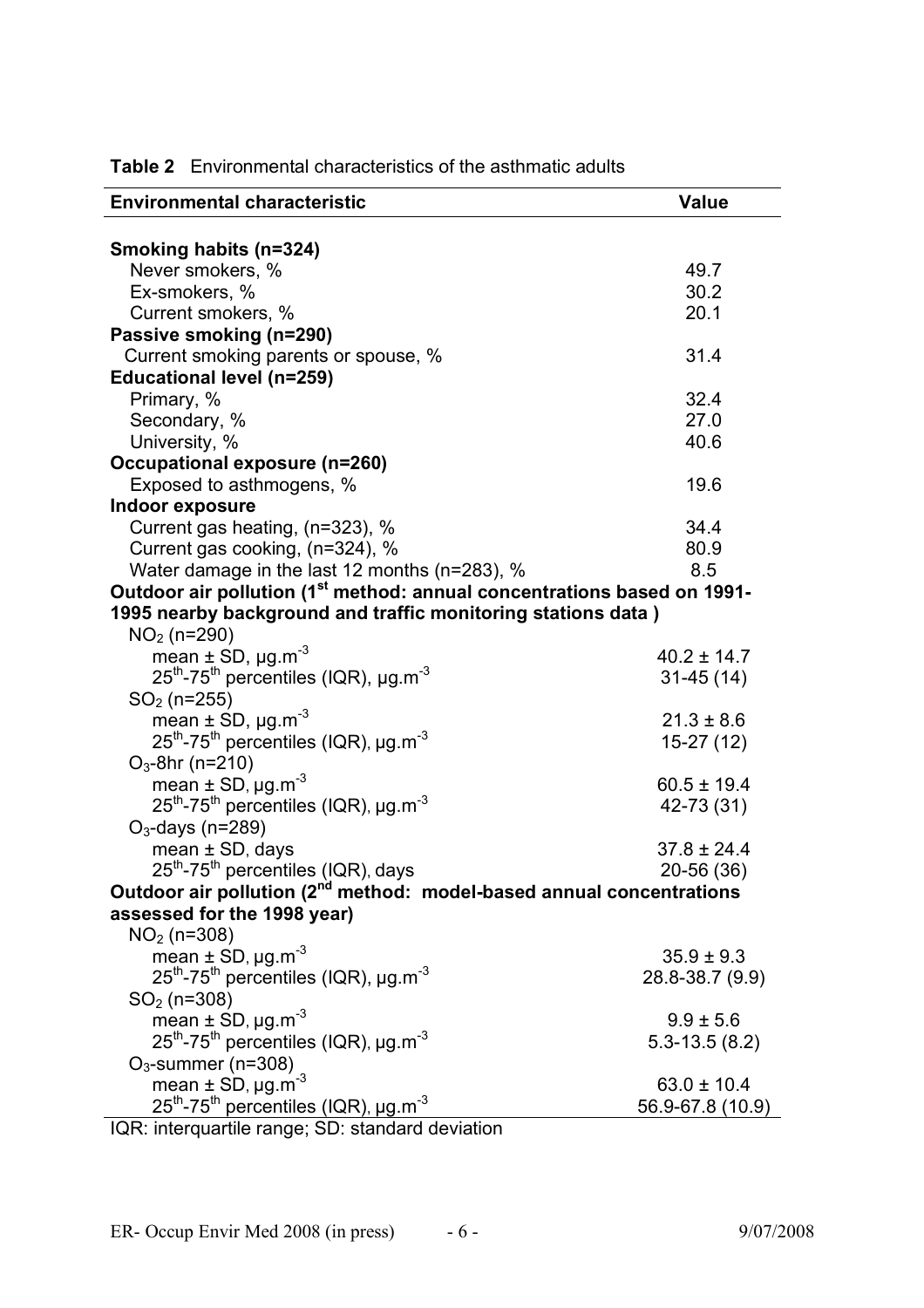Correlations between assigned pollutant concentrations across the two indicators of ozone based on the first method were strong ( $r = 0.79$ ,  $p \le 0.0001$ ). The correlation between  $NO<sub>2</sub>$  and  $SO<sub>2</sub>$  was lower (r = 0.48, p  $\leq$  0.0001).  $O<sub>3</sub>$ -days and  $NO<sub>2</sub>$  as well as  $O<sub>3</sub>$ -days and  $SO<sub>2</sub>$ were not correlated (r = -0.05 and -0.04 respectively). Regarding the two different methods of air pollution assignment, the Pearson coefficients showed significant correlations for  $NO<sub>2</sub>$ concentrations (p=0.48), for SO<sub>2</sub> concentrations (p=0.33) and for ozone (p=0.66 between O<sub>3</sub>days and  $O_3$ -summer and p=0.76 between  $O_3$ -8hr and  $O_3$ -summer).

All pollutants assigned from the closest monitors (first approach) were positively associated with the integrated 4-class asthma severity score, but the associations reached statistical significance only for the two indicators of ozone. Results remained significant for both  $O_3$ -8hr and  $O<sub>3</sub>$ -days also in models adjusting for age, sex, smoking habits, occupational exposure, and educational level (table 3). Taking into account the duration of residence did not change the results. Associations between ozone and the 4-class asthma severity score remained significant among the 94.8% of the subjects living since at least 1 year at the current address (OR = 2.64 (1.74 – 4.00) for  $O_3$ -days and 1.65 (1.27 – 2.14) for  $O_3$ -summer). Results were unchanged when adjusting on the number of years in the current residence.

Effect estimates of ozone were similar in three-pollutant models including  $O_3$ ,  $SO_2$ , and  $NO_2$ (odds ratio (OR) for  $O_3$ -days (95% confidence intervals (CI)) 2.74 (1.68-4.48). Relations with ambient  $NO<sub>2</sub>$  were not affected by gas cooking and no association was observed between asthma severity score and cooking or heating with gas. Exposure values assigned from the IFEN model correlated with the 4-class asthma severity score in a similar way, and the positive association observed with annual  $SO<sub>2</sub>$  became statistically significant.

|                                                       | First method |      |                        | Second method |      |                        |
|-------------------------------------------------------|--------------|------|------------------------|---------------|------|------------------------|
| Air pollutant                                         | n            |      | OR (95% CI)            | n             |      | OR (95% CI)            |
| NO <sub>2</sub>                                       |              |      |                        |               |      |                        |
| crude model                                           | 290          |      | $1.03$ $(0.84 - 1.25)$ | 308           |      | $0.95$ $(0.77-1.18)$   |
| adjusted model*                                       | 228          |      | $1.01$ $(0.79-1.28)$   | 247           |      | $0.92$ $(0.72 - 1.18)$ |
| SO <sub>2</sub>                                       |              |      |                        |               |      |                        |
| crude model                                           | 255          |      | $1.25(0.91-1.70)$      | 308           |      | $1.81(1.33 - 2.46)$    |
| adjusted model*                                       | 200          |      | $1.22$ $(0.84 - 1.78)$ | 247           |      | 1.70 (1.19-2.44)       |
| O <sub>3</sub>                                        | $O_3$ -8hr   |      |                        |               |      |                        |
| crude model                                           | 210          |      | 2.56 (1.68-3.91)       |               |      |                        |
| adjusted model*                                       | 162          |      | 2.56 (1.58-4.14)       |               |      |                        |
|                                                       | $O_3$ -days  |      |                        | $O3$ -summer  |      |                        |
| crude model                                           | 289          |      | $2.22(1.61-3.07)$      | 308           |      | $1.57(1.26-1.96)$      |
| adjusted model*                                       | 223          |      | 2.53 (1.69-3.79)       | 247           |      | 1.57 (1.22-2.03)       |
| <b>Adjusted three-pollutant models</b>                |              |      |                        |               |      |                        |
| $O_3$ (O <sub>3</sub> -days / O <sub>3</sub> -summer) | 184          |      | $2.74$ (1.68-4.48)     | 247           |      | $1.85(1.29-2.64)$      |
| SO <sub>2</sub>                                       | 184          |      | $1.33$ $(0.85 - 2.11)$ | 247           |      | 2.27 (1.39-3.70)       |
| NO <sub>2</sub>                                       | 184          | 0.94 | $(0.68 - 1.29)$        | 247           | 0.99 | $(0.64 - 1.52)$        |

| <b>Table 3</b> Associations between air pollution and the 4-class asthma severity score per |
|---------------------------------------------------------------------------------------------|
| each increase of one IQR in air pollutant concentrations                                    |

OR: odds ratio; 95% CI: 95% confidence interval.

OR given for one class difference in score and for an increase of 1 inter quartile range (IQR) in average concentration (or 36 days for  $O<sub>3</sub>$ -days).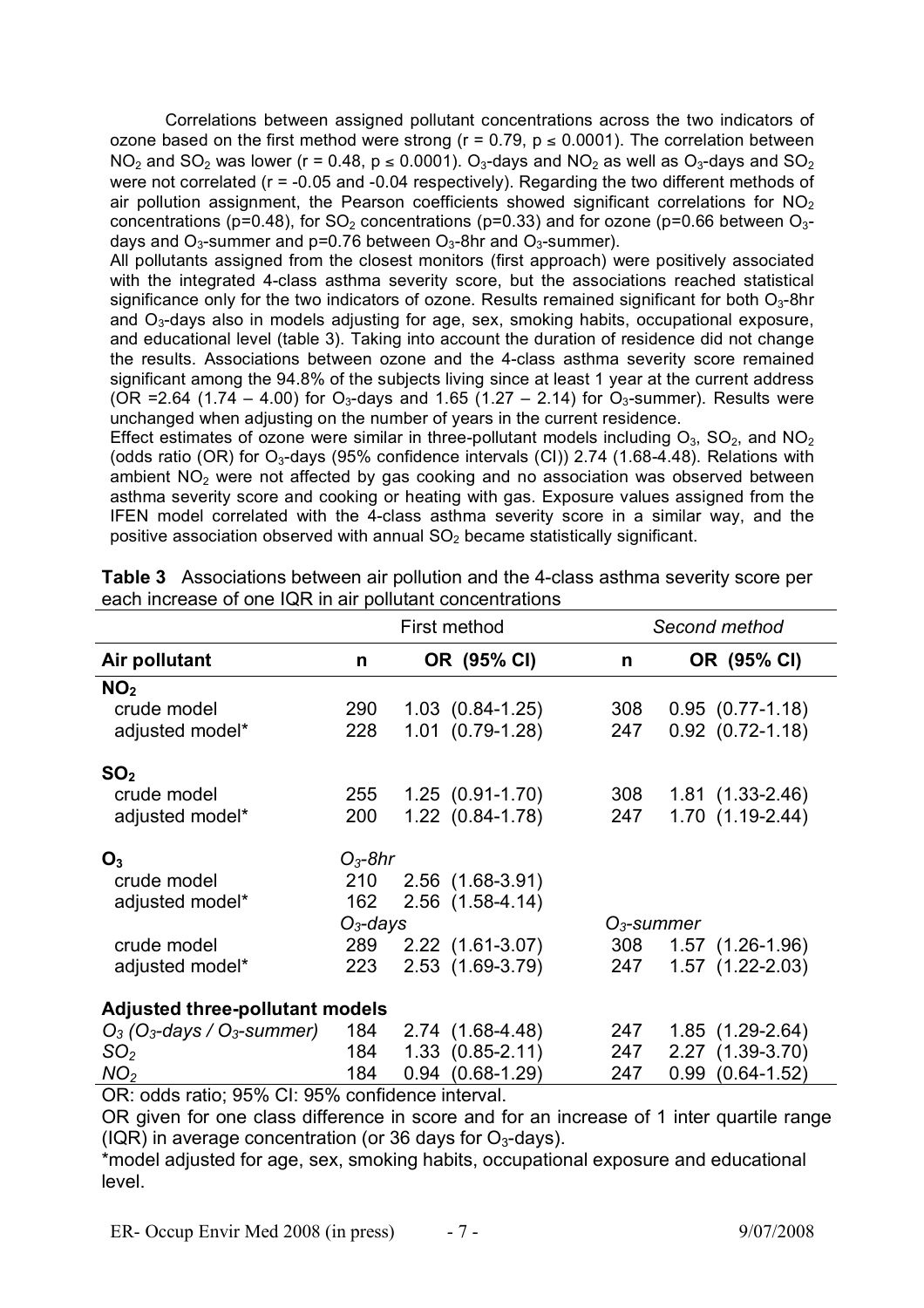Results for the simpler 5-level asthma score were very similar for all pollutants and both exposure assessment approaches (table S1 in the appendix). In the three-pollutant model with pollutants from the closest monitor, the 5-level asthma score was significantly associated only with  $O_3$  days (OR=2.02 (1.26-3.23) per one IQR of  $O_3$ -days). With the IFEN model values,  $O_3$ -summer correlated significantly with severity (2.20 (1.54-3.15)).

Table 4 presents relationships between the 4-class asthma severity and ozone ( $O<sub>3</sub>$ -days) among subgroups. Associations remained robust among strata defined by sex, age, smoking habits, occupational exposure, and education level. None of the interaction terms was significant. Stratification on periods of examination showed significant associations of ozone exposure to asthma severity score among subjects participating both from October to March as well as from April to September (OR =1.24 (1.08-1.43) and 1.48 (1.19-1.85) respectively). Consistent results regarding stratification by the previous factors were observed for the 5 level asthma score (data not shown). For the 5-level asthma score, stratification was further studied according to treatment. There was no interaction with treatment (Odds ratios were 1.04 (0.73- 1.49) and 1.11 (0.99-1.25) for an increase of 10 days of  $O<sub>3</sub>$ -days, for untreated and treated respectively; interaction p value =0.35).

| <b>Variable</b>              | n   | OR (95 % CI)           |
|------------------------------|-----|------------------------|
| <b>All subjects</b>          | 223 | $1.29$ $(1.16 - 1.45)$ |
| <b>Sex</b>                   |     |                        |
| Men                          | 116 | $1.21$ $(1.04 - 1.40)$ |
| Women                        | 107 | $1.46$ $(1.22 - 1.76)$ |
| Age                          |     |                        |
| $<$ 45 yrs                   | 139 | $1.34$ $(1.15 - 1.57)$ |
| $\geq 45$ yrs                | 84  | $1.23$ $(1.03 - 1.47)$ |
| <b>Smoking habits</b>        |     |                        |
| Never smokers                | 101 | $1.35$ $(1.12 - 1.62)$ |
| Ex-smokers                   | 80  | $1.30$ $(1.09 - 1.55)$ |
| <b>Current smokers</b>       | 42  | $1.12$ $(0.84 - 1.49)$ |
| <b>Occupational exposure</b> |     |                        |
| <b>No</b>                    | 180 | $1.31(1.16 - 1.48)$    |
| Yes                          | 43  | $1.29$ $(0.94 - 1.77)$ |
| <b>Education level</b>       |     |                        |
| Primary                      | 78  | $1.33$ $(1.07 - 1.66)$ |
| Secondary                    | 57  | $1.39$ $(1.09 - 1.77)$ |
| <b>University</b>            | 88  | $1.23$ $(1.04 - 1.46)$ |
| <b>Center</b>                |     |                        |
| Paris                        | 42  | $0.98$ $(0.53 - 1.80)$ |
| Lyon                         | 45  | $3.43$ $(1.82 - 6.47)$ |
| <b>Marseille</b>             | 38  | $1.26$ $(0.79 - 2.01)$ |
| Montpellier                  | 16  | $1.22$ $(0.76 - 1.96)$ |
| Grenoble                     | 82  | $0.98$ $(0.70 - 1.35)$ |
| 6-month periods              |     |                        |
| October-March                | 121 | $1.24$ $(1.08 - 1.43)$ |
| April-September              | 102 | $1.48$ $(1.19 - 1.85)$ |

**Table 4** Relationship between the asthma severity score and ozone within subgroups per each increase of 10 days of  $O<sub>3</sub>$ -days

OR: odds ratio adjusted for age, sex, smoking habits, occupational exposure and educational level; 95% CI: 95% confidence interval. OR given for one class difference in score and for an increase of 10 days of  $O<sub>3</sub>$ -days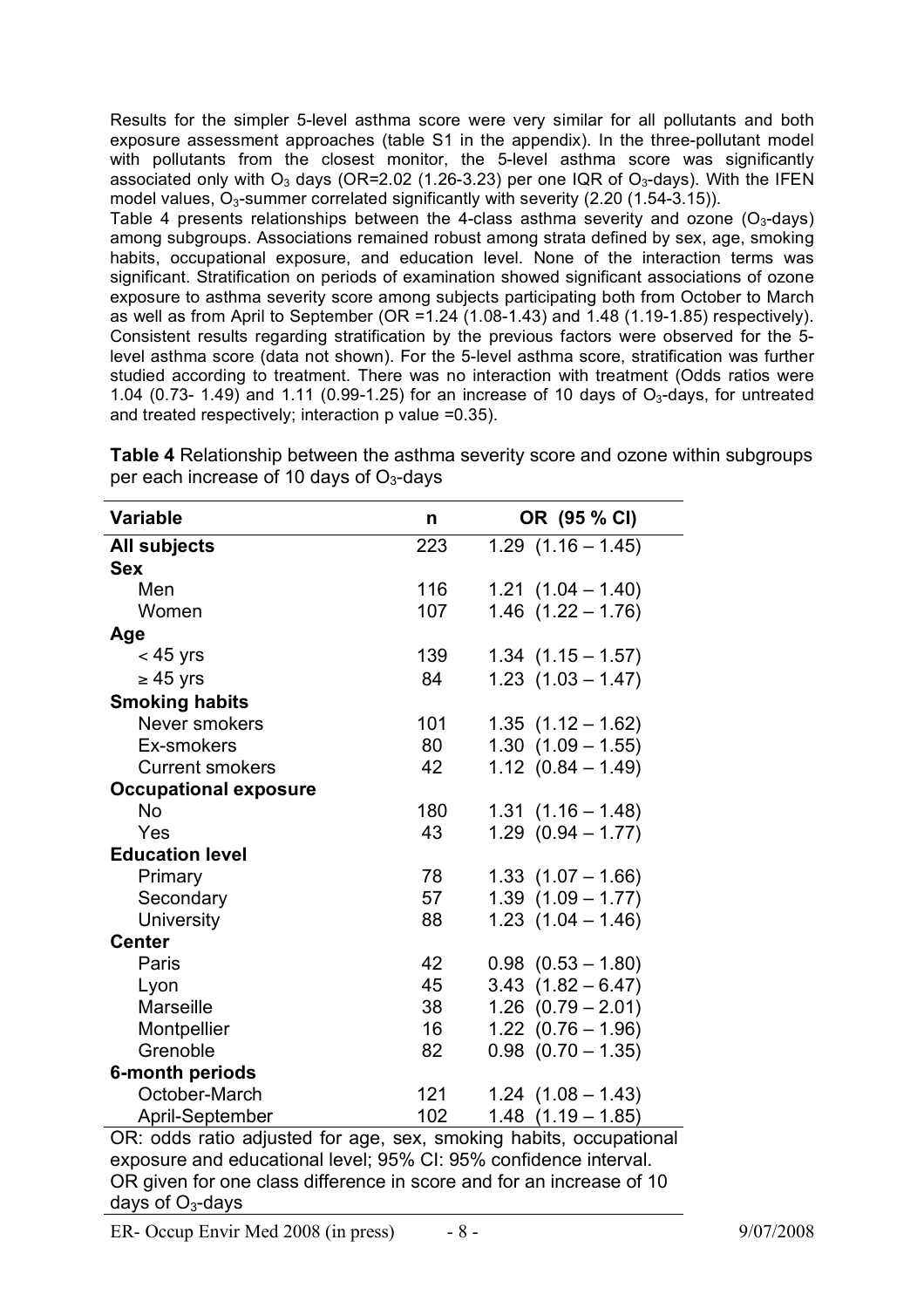Effects of  $O_3$  across centers were statistically not heterogeneous (p for interaction: 0.07). The size of the geographic areas where subjects lived was unequal with subjects from Marseille residing across a region some thirty times the size of the Grenoble area due to the hospital based sampling. Accordingly, the range of  $O<sub>3</sub>$  concentrations across subjects also varied across areas. E.g., among participants in Paris the IQR of the O<sub>3</sub>-days was only 5-26 but rather wide in Montpellier (IQR: 3-90) (fig S1 in the appendix). Excluding the center with the highest value of ozone (Marseille) or the center with significant effect (Lyon) did not affect the effect estimates for  $O_3$ -days (OR=1.28 (1.10-1.48) and 1.23 (1.10-1.38) respectively). Defining 'city' as a random effect did not alter the results (OR=1.24 (1.08-1.42)).

# **DISCUSSION**

In the well characterized sample of more than 300 adult asthmatics from the EGEA study, higher residential concentrations of ozone were associated with more severe asthma. The findings were very similar for the integrated score of clinical symptoms and treatment over the past 12 months and the novel 5-level asthma symptom score. Moreover, results were not sensitive to the chosen exposure assessment approach nor to adjustment for age, sex, smoking habits, occupational exposure to asthmogens and educational level. Results were also similar for asthmatics with or without treatment, and for smokers or non-smokers. To the best of our knowledge, this is the first study using asthma severity scores to investigate effects of air pollution. As one score is anchored on symptoms and treatment, it better integrates the course of this disease where deteriorations of the state are usually coupled with adaptations in treatments among well managed patients. The consistent associations observed in this study consolidate the findings. While several panel studies and time series studies suggest the course of asthma to be correlated with ambient oxidant concentrations in adults, the severity score is a promising integrated outcome.

The interpretation of the temporal nature of the observed association between  $O_3$  and asthma severity is challenging and must be put in context of the study design. Depending on the assessment of outcomes and exposures, cross-sectional analyses may investigate not only long-term effects but also sub-acute or acute effects. Our questionnaires asked about the occurrence of symptoms and treatment in the last 12 months, thus results may be interpreted as a summary of all acute effects experienced during the past year. In this case, results are comparable to similar findings in panel studies showing asthma symptoms among adults to increase with atmospheric pollutants, both in North America and in Europe[23] although some heterogeneity was observed in European cities. Deleterious effects of  $O<sub>3</sub>$  in moderate/severe adult asthmatics studied over one year have been reported from the Paris area.[5] The asthma severity score used in the present analysis includes frequency of attacks as well as symptoms between attacks and adaptive treatment. A complementary interpretation of the observed cross-sectional associations could be that asthma severity is increased as a consequence of chronic processes due to repeated long-term exposure. The fact that subjects who participated during winter showed similar associations with summer time ozone concentrations as those participating during the summer period may be an indication of sub-acute or longer term effects of ozone on asthma severity, as the ozone seasons in France are by and large restricted to the summer period. However, a conclusive distinction of acute, sub-acute or long-term effects of ambient  $O<sub>3</sub>$  exposure cannot be made with this cross-sectional approach nor in panel studies but would require large cohort studies. It would be particularly relevant to have repeated measurements at various seasons in large cohorts to disentangle subacute and chronic effects.

The association between acute, sub-acute, and carry-over chronic pathologies due to  $O<sub>3</sub>$  exposure is also not fully elucidated in experimental studies. Nevertheless, plausible biological mechanisms could explain the association of ozone with asthma severity. The powerful oxidant capacity of inhaled ozone is well known and could play a role for both acute and chronic effects by maintaining airway inflammation. Ozone has also been shown to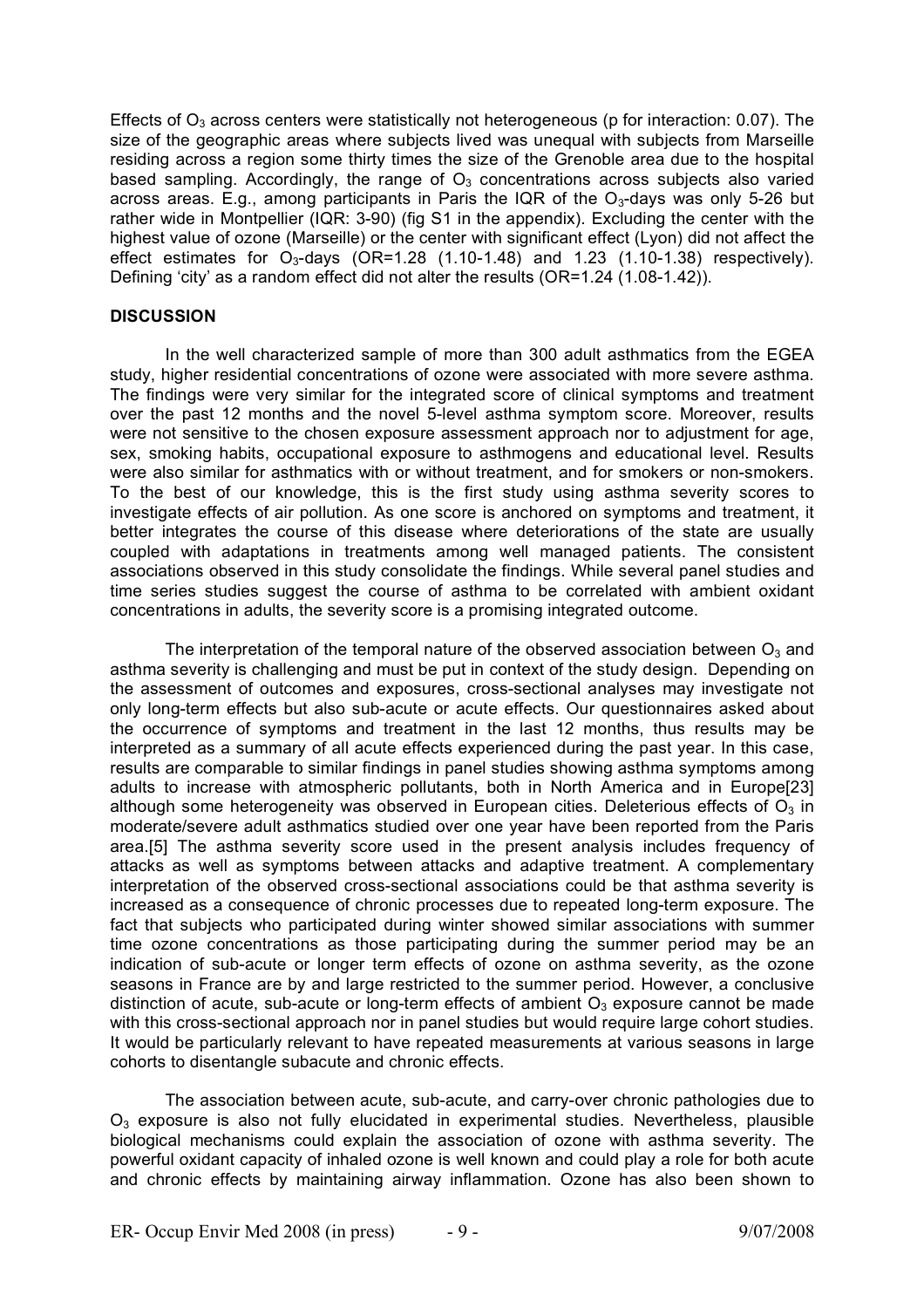favour a Th2 pattern[24] and increase eosinophils[25] but neither IgE nor eosinophils in our population were related to asthma severity.[26] Endogenous and exogenous determinants of susceptibility to the adverse effects of ozone are most likely important, and a source of random noise if not controlled in the analyses. Interactions of ozone with genes involved in the regulation of oxidative stress, such as glutathione S-transferases have already been observed in children[27] and may play an important role in adults as well. Beyond acute effects, the pulmonary inflammatory response to inhaled ozone and other oxidants, such as cigarette smoke, is a mechanism which could explain sustained effects of these environmental factors. Acute and chronic effects of air pollution may be interrelated, especially among asthmatics, as the repeated acute inflammatory effects may contribute to the chronic processes of airway remodelling and to severity of asthma.[28] The importance of the various inflammatory patterns in severe and persistent asthma has recently been underlined[10] and further studies are needed to understand which pathways may be implicated, by combining environmental exposure, inflammatory markers and relevant genetic polymorphisms. Further studies should be conducted to improve exposure assessment in order to disentangle acute and chronic effects of air pollution. Information on the activity of the asthmatic disease over short periods, such as the last 15 days or 3 months should be collected as well. Indeed, the last recommendations of GINA which focus on asthma control, will favour such data collection.[29]

# **Strengths and limitations**

A strong asset of the EGEA study is the detailed phenotypic characterisation of the sample recruited through chest clinics, allowing studying a wide range of asthma activity and severity. It can never be totally excluded that some subjects, especially among severe asthmatics do have a mixed form of chronic obstructive pulmonary disease (COPD) and asthma. However, in the context of the EGEA study, in which asthmatics were specifically recruited in specialized chest clinics, it is rather unlikely that COPD patients were misdiagnosed as asthma. Population based studies usually lack sufficient numbers of severe asthmatics. Evidence is increasing regarding the heterogeneity of asthma and severe asthma.[10] Asthma severity combining clinical items and treatment was assessed in close accordance to the 2002-2004 GINA guidelines principles,[15] but using the type of treatment rather than the daily doses of treatment. Our asthma severity score has previously been shown to be associated with other risk factors in the EGEA study as occupational exposure[8] and body mass index in women[12] and linked to the 2p23 genetic region.[30]

It is interesting that we see no difference between results based on the integrated severity score and the simpler symptoms score, reflecting more the activity of the disease. The continuous asthma score based on symptoms has recently been recommended following observations from the European Community Respiratory Health survey as a relevant phenotype to assess associations with environmental determinants.[31] While this score is simpler to assess as it requires no treatment information one may argue to encounter difficulties to assess the effect of air pollution on severity due to the interaction between exposure, symptom occurrence, and changes in treatment. In our sample of asthmatics, effects of  $O_3$  were similar for those with or without treatment. More research is needed to understand the strength and limitations of the two scores and their use in etiologic research.

The association of asthma severity with air pollution could have been biased by recruitment characteristics. All hospitals were homogeneous regarding their recruitment. They were all secondary hospitals with a relatively high proportion of severe asthmatics. If greater distance from the main city was related to greater severity, it could have biased the association of asthma severity with ozone. Indeed, the severity was independent of the distance from the hospital and therefore such bias is unlikely.

The estimation of long-term exposure is a challenge. Estimates of concentrations differed between the two approaches due to the inherently differed methods and data used. Both approaches have their strengths and limitations and it is impossible to evaluate which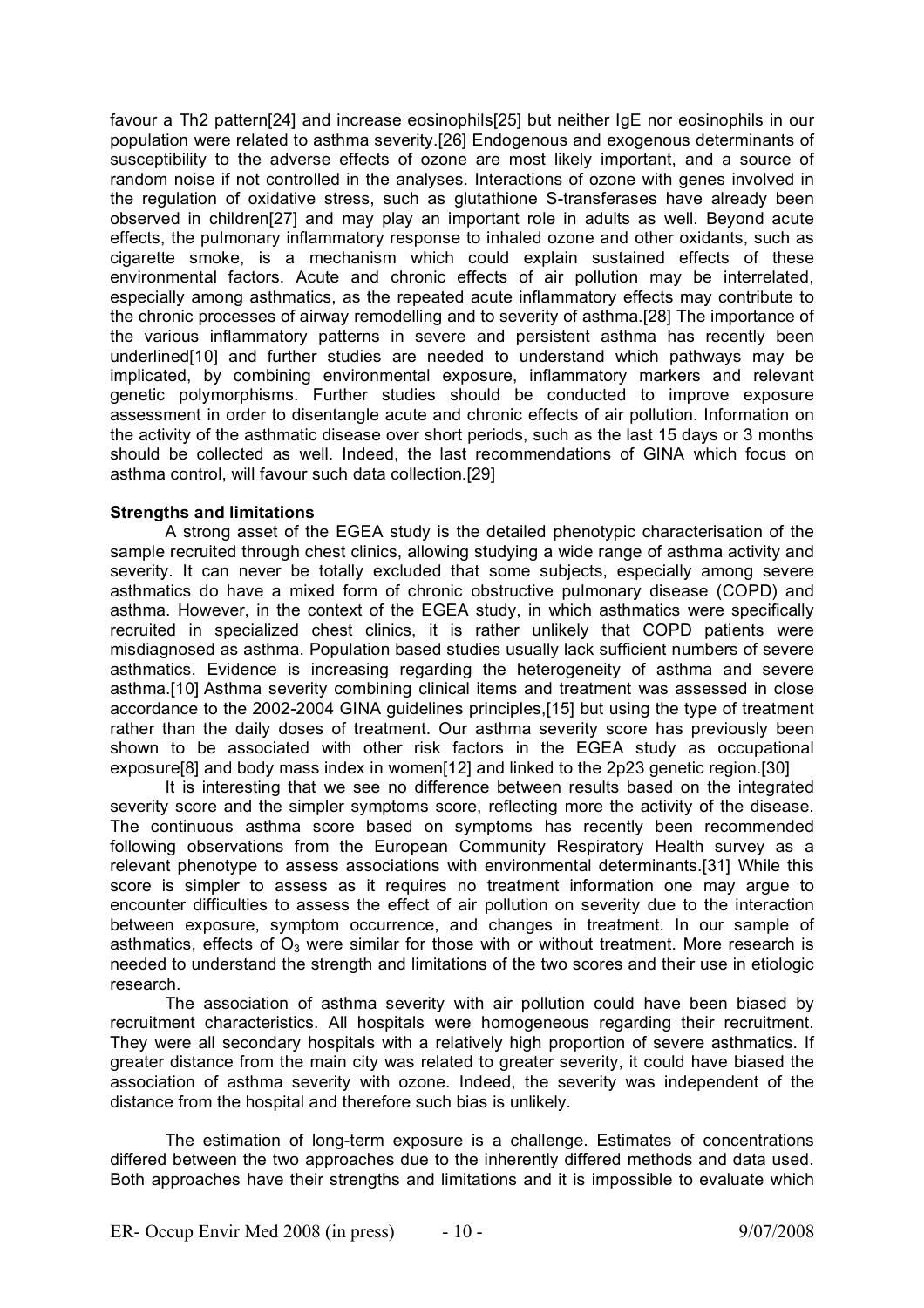approach provides estimates closer to the true ambient concentrations. Having two approaches available is a strength of our study and the similarity in the  $O_3$  and NO<sub>2</sub> results across methods support our findings. As mentioned in methods, the IFEN model was available for 1998. Thus for participants in the early 1990's, the assigned exposure may be less accurate than for participants during the later years. In line with this assumption, OR's were slightly smaller among early (1991-1993) participants compared to late (1994-1995) participants, but remained significant in both groups (data not shown). Most importantly though, ozone effects remained unchanged even in three-pollutant models including adjustment for  $NO<sub>2</sub>$  as a marker of traffic related emissions.

The null findings for  $NO<sub>2</sub>$  must be put in context of the exposure assignment methods.  $NO<sub>2</sub>$  concentrations are affected by local traffic sources, and concentrations may substantially differ within the first 100 meters of busy roads. The two approaches used in the present study were not designed to capture these local contrasts. Our 'simpler approach', i.e. the use of the closest monitor, did take into account the closest traffic monitor of  $NO<sub>2</sub>$  for people living close to streets, while the IFEN model, based on background monitors only, and a 4x4 km grid, is less sensitive to proximity to traffic. However, the 4x4 km grid model was refined with network traffic and emission registries of NO<sub>x</sub>. Thus, to investigate effects of traffic emissions on asthma severity, other exposure assignments may be needed such as personal measurements taken with passive samplers, traffic or land use data within narrow buffers around the residence, or geo-spatial models using higher spatial resolution. It is worthwhile to conduct projects targeted at traffic related exposures given the large number of people in Europe living very close to often extremely busy roads.[32] Moreover, we only assigned exposure to residential address as no information on work place or time activity patterns were available, as in most studies conducted in adults.[33] In the first approach using the closest monitor, the maximum distance chosen between residential address and monitor was 40 km and this distance varies among studies with some studies going as far as 80 km,[34] but most of our subjects (93%) lived within 10 km of a monitor. While this rather short distance minimizes the error in assigned exposure for homogenously distributed pollutants such as  $O_3$  or  $SO_2$ , errors are expected to be larger for spatially heterogeneous pollutants such as  $NO<sub>2</sub>$ . We expect these errors to be non-systematic, thus biasing associations toward the null.

The contrast in the assigned exposure was rather low in case of  $NO<sub>2</sub>$  and  $SO<sub>2</sub>$ , with respectively a 1.5-fold and 1.8-fold change across the inter-quartile range (IQR) of concentrations (31-45 and 15-27 respectively; closest monitor approach), thus affecting the statistical power to observe effects. In case of  $O<sub>3</sub>$ , power was clearly better with a 2.8-fold difference (IQR: 20-56). The IFEN model resulted in similar contrasts for  $NO<sub>2</sub>$  whereas those for  $SO<sub>2</sub>$  were stronger (2.5-fold increase). This may explain why associations became significant in this model. IQR for  $O_3$  was lower in the IFEN model (1.2-fold increase). nevertheless results remained statistically significant and support the interpretation that oxidant pollutants indicated by ambient ozone affect asthma severity.

We found some evidence for heterogeneity of effects across centers with far smaller estimates in some cities. Both analyses performed adding center as a random effect or after exclusion of the centers possibly driving the association in relation to the highest ozone exposure, did not change the main estimate. However, due to the limited sample size within cities, it is not possible to further elucidate whether effects of  $O_3$  to be center specific, driven, for example, by other environmental or population factors present in only a few locations, or whether heterogeneity to be a random finding. It is of note though that the size of the geographic areas was unequal across these cities and that the within-city contrasts of pollutants also differed across cities. These factors may all contribute to heterogeneity.

The question is whether the observed associations reflect an effect of  $O_3$  or whether the latter is a proxy of some other pollutants. Particles measures were not available nor did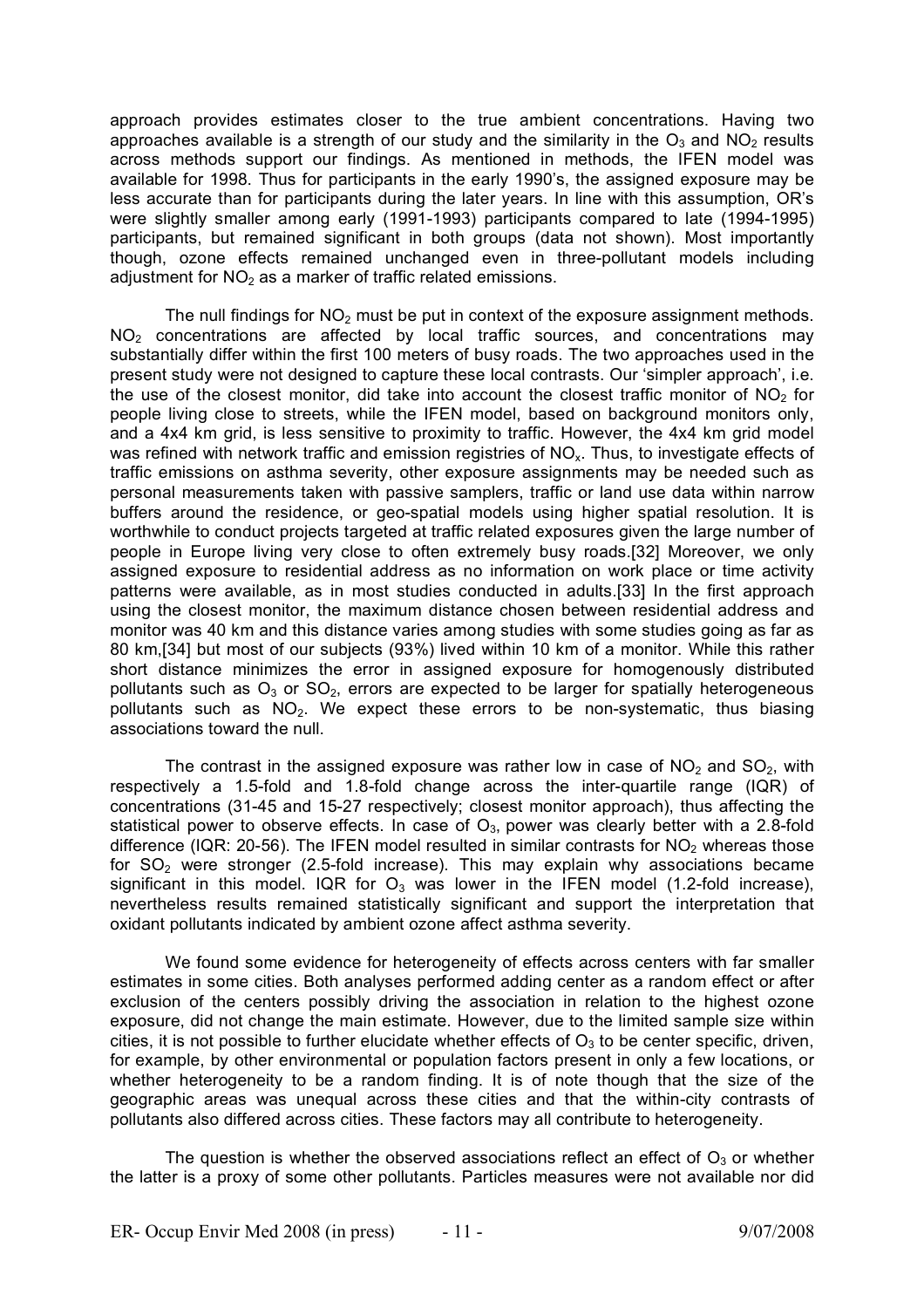we have personal measurements of  $O_3$  exposure. There is some argument that personal  $O_3$ exposure may be more strongly correlated with ambient particles than with ambient  $O_3$ concentrations.[35] This finding, while not universally true, may be due to the well known heterogeneity between indoor and outdoor concentrations of  $O<sub>3</sub>$  with usually very low concentrations indoors where people spend 70-80% of their time.[36] Our estimates for  $O_3$ were not sensitive to the inclusion of ambient  $NO<sub>2</sub>$  in the three-pollutant model. Based on other studies one may expect substantial correlations between ambient PM and  $NO<sub>2</sub>[37]$  thus explaining the  $O_3$  findings with particles does not seem to be very plausible in our study. Air conditioning was not assessed, but was not frequently used in France at the time of the survey. To what extent  $O_3$  may be a marker of other constituents in the toxic mixture of ambient air cannot be answered with our study and the heterogeneity across centers may partly be explained by  $O_3$  indicating in part different characteristics of air pollution across these regions.

In conclusion, we observed significant associations between ambient  $O_3$ concentrations and asthma severity in adults. Results were consistent across two approaches of individual assignment of exposure, as well as for two complementary markers of asthma severity. More studies are needed to elucidate the time sequence of pollution effects and to evaluate the impact of exposure of air pollution on asthma severity. But the present results add to the evidence of adverse effects of  $O<sub>3</sub>$  at levels far below current air quality standards among susceptible people, namely those with asthma, supporting more stringent regulations of ambient  $O<sub>3</sub>$ [38] thought to be set to protect public health. The use of asthma severity scores to investigate the contribution of environmental factors to this complex and dynamic disease appears very promising.

#### **Main messages:**

- Ambient ozone concentrations were significantly associated to asthma severity in adults.

- These effects remained stable with adjustment for urban background pollution.

- Sulphur dioxide - but not nitrogen dioxide - taken as a marker of urban background pollution correlated with asthma severity as well.

# **Policy implications:**

- The study suggests that asthmatics are affect by ozone at concentrations far below current standards set to protect public health.

- Asthmatics are expected to benefit from further reductions of summer ozone concentrations.

#### **EGEA Cooperative group**

**Coordination** : F Kauffmann; F Demenais (genetics); I Pin (clinical aspects).

**Respiratory epidemiology** : Inserm U 700, Paris M Korobaeff (Egea1), F Neukirch (Egea1); Inserm U 707, Paris : I Annesi-Maesano ; Inserm U 780, Villejuif : F Kauffmann, N Le Moual, R Nadif, MP Oryszczyn ; Inserm U 823, Grenoble : V Siroux.

**Genetics** : Inserm U 393, Paris : J Feingold ; Inserm U 535, Villejuif : MH Dizier ; Inserm U 794, Paris : E Bouzigon , F Demenais ; CNG, Evry : I Gut , M Lathrop.

**Clinical centers** : Grenoble : I Pin, C Pison; Lyon : D Ecochard (Egea1), F Gormand, Y Pacheco ; Marseille : D Charpin (Egea1), D Vervloet ; Montpellier : J Bousquet ; Paris Cochin : A Lockhart (Egea1), R Matran (now in Lille) ; Paris Necker : E Paty, P Scheinmann ; Paris-Trousseau : A Grimfeld, J Just.

**Data and quality management** : Inserm ex-U155 (Egea1) : J Hochez ; Inserm U 780, Villejuif : N Le Moual, C Ravault ; Inserm U 794 : N Chateigner ; Grenoble : J Ferran.

**Acknowledgements**: The authors thank all those from AASQA (certified air-quality monitoring agencies), and S. Bouallala, H. Desqueyroux, and C. Elichegaray from the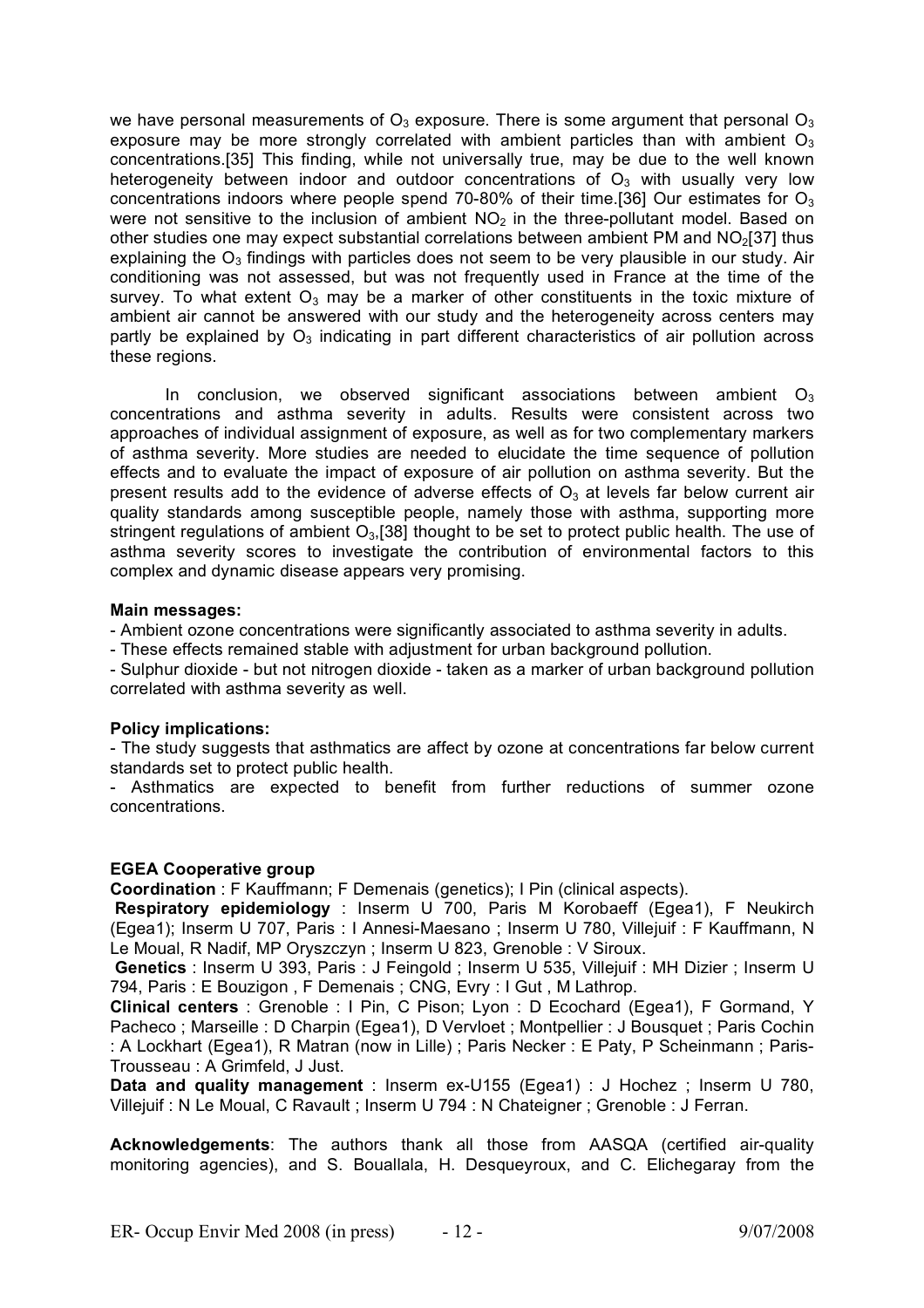ADEME, for their help in the assessment of air pollution in the areas of Lyon, Grenoble, Marseille, Montpellier and Paris.

The authors thank M. Ba and all those from the French Institute for Environment, and particularly N. Jeannée from Géovariances, for their work on the geo-spatial models.

Partially supported by the European Associated Laboratory on Respiratory Epidemiology, a joint initiative of INSERM, Paris and CREAL, Barcelona.

#### **Competing interests**

None declared

#### **Funding**

Supported in part by Inserm, ADEME (French Environment and Energy Management Agency), AFSSET (French Agency for Environmental & Occupational Health Safety) N° ES-2005-015, ANR (French National Agency for Research) N° 05-SEST-020-02/05-9-97, European Commission as part of the Ga2len project, Global Allergy and Asthma European Network (contract n° FOOD-CT-2004-506378)

# **Copyright**

The Corresponding Author has the right to grant on behalf of all authors and does grant on behalf of all authors, an exclusive licence (or non-exclusive for government employees) on a worldwide basis to the BMJ Publishing Group Ltd and its Licensees to permit this article (if accepted) to be published in Occupational and Environmental Medicine and any other BMJPGL products to exploit all subsidiary rights, as set out in our licence (http://oem.bmjjournals.com/misc/ifora/licenceform.shtml).

# **REFERENCES**

- 1. Brunekreef B, Holgate ST. Air pollution and health. *Lancet.* 2002;**360**:1233-1242.
- 2. Pope CA 3rd, Dockery DW. Health effects of fine particulate air pollution: lines that connect. *J Air Waste Manag Assoc.* 2006;**56**:709-742.
- 3. Künzli N, Tager IB. Air pollution: from lung to heart. *Swiss Med Wkly.* 2005;**135**:697- 702.
- 4. Boezen HM, Vonk JM, van der Zee SC, *et al*.. Susceptibility to air pollution in elderly males and females. *Eur Respir J.* 2005;**25**:1018-1024.
- 5. Desqueyroux H, Pujet JC, Prosper M, *et al*. Short-term effect of low-level air pollution on respiratory health of adults suffering from moderate to severe asthma. *Environ Res Section A.* 2002;**89**:29-37.
- 6. Gent JF, Triche EW, Holford TR, *et al*. Association of low-level ozone and fine particles with respiratory symptoms in children with asthma. *JAMA.* 2003;**290**:1859- 1867.
- 7. Hiltermann TJN, Stolk J, van der Zee SC, *et al*. Asthma severity and susceptibility to air pollution. *Eur Respir J.* 1998;**11**:686-693.
- 8. Le Moual N, Siroux V, Pin I, *et al* on behalf of the Epidemiological Study on the genetics and Environment of Asthma (EGEA). Asthma severity and exposure to occupational asthmagens. *Am J Respir Crit Care Med.* 2005;**172**:440-445.
- 9. Pekkanen J, Sunyer J, Anto JM, *et al*; European Community Respiratory Health Study. Operational definitions of asthma in studies on its aetiology. *Eur Respir J*. 2005;**26**:28-35.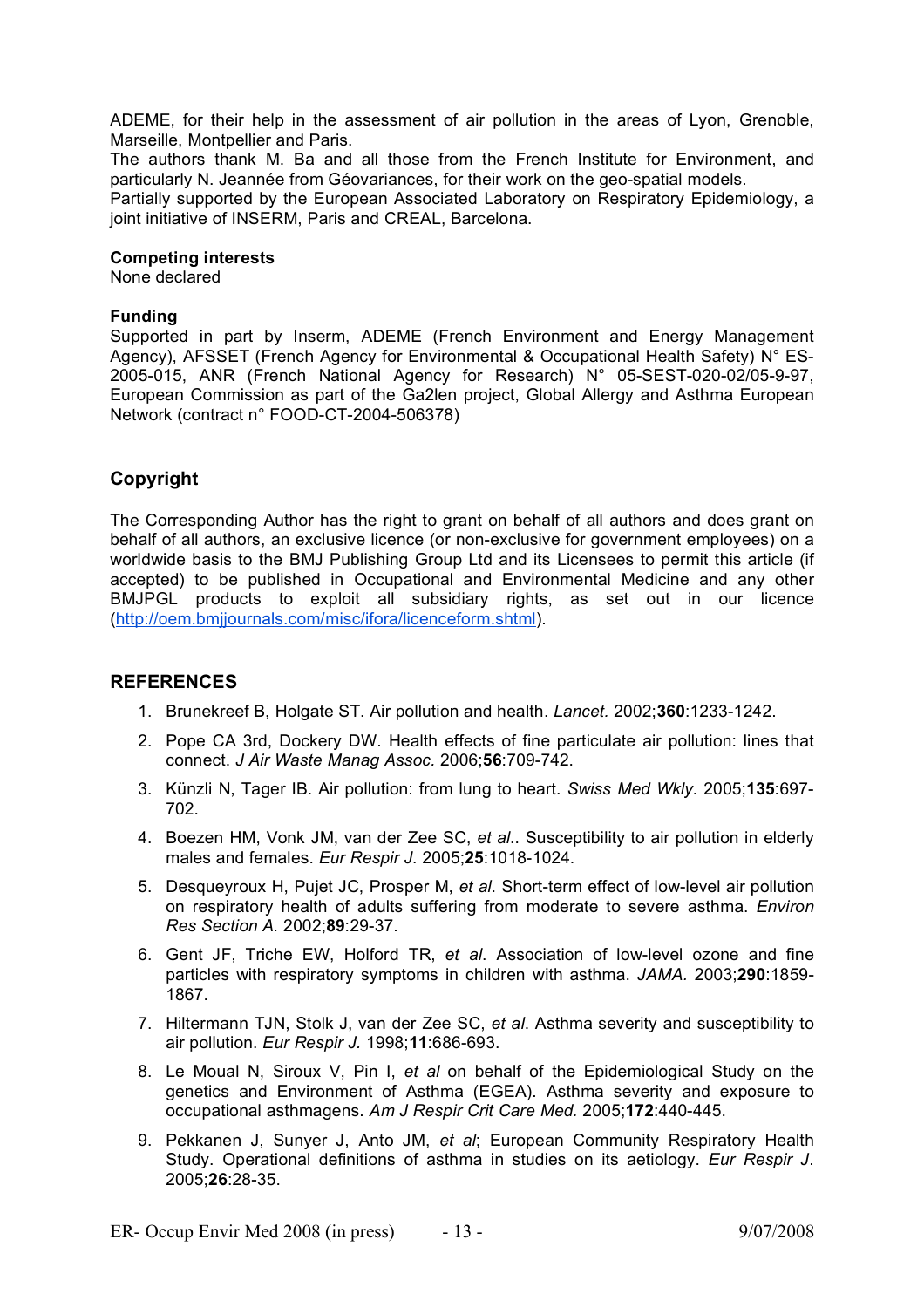- 10. Wenzel SE. Asthma: defining of the persistent adult phenotypes. *Lancet.* 2006; **368**:804-813.
- 11. Siroux V, Pin I, Oryszczyn MP, *et al*. Relationships of active smoking to asthma and asthma severity in the EGEA study. Epidemiological study on the Genetics and Environment of Asthma. *Eur Respir J.* 2000;**15**:470-477.
- 12. Varraso R, Siroux V, Maccario J, *et al* on behalf of the Epidemiological Study on the genetics and Environment of Asthma (EGEA). Asthma severity is associated with body mass index and early menarche in women. *Am J Respir Crit Care Med.* 2005;**171**:334-339.
- 13. Kauffmann F, Dizier MH, Pin I, Paty E, Gormand F, Vervloet D et al. Epidemiological study of the genetics and environment of asthma, bronchial hyperresponsiveness, and atopy: phenotype issues. Am J Respir Crit Care Med 1997;**156**:S123-S129.
- 14. Kauffmann F, Annesi-Maesano I, Liard R, *et al*. Construction et validation d'un questionnaire en épidémiologie respiratoire. L'exemple du questionnaire de l'Etude Epidémiologique des facteurs Génétiques et Environnementaux de l'Asthme, l'hyperréactivité bronchique et l'atopie (EGEA). *Rev Mal Respir.* 2002;**19**:323-333.
- 15. National Heart Lung and Blood Institute. Global initiative for asthma. Global strategy for asthma management and prevention. NHLBI/WHO workshop report. Bethesda (Md): National Institutes of Health, 1995. Update 2002. NIH publication #02-3659.
- 16. Pin I, Siroux V, Cans C, *et al*. Familial resemblance of asthma severity in the EGEA study. *Am J Respir Crit Care Med.* 2002;**165**:185-189.
- 17. Siroux V, Kauffmann F, Pison C, *et al*. Caractère multidimensionnel de la sévérité de l'asthme dans l'enquête EGEA. *Rev Mal Respir.* 2004;**21**:917-924.
- 18. Jeannée N. Cartography of atmospheric pollution at the France national scale for the atlas of air quality monitoring. Geovariances, ADEME/IFEN (French Institute of Environment), France, 2006, 98 p.
- 19. Chilès JP, Delfiner P. Geostatistics: modelling spatial uncertainty, Wiley Series in Probability and Mathematical Statistics. 1999:695 p.
- 20. Jeannée N, Mosqueron L, Nedellec V, *et al*. Evaluation de l'exposition des populations à la pollution atmosphérique: méthodologies existantes et application aux PM10 à l'échelle de la France métropolitaine. *Pollution Atmosphérique*. 2006;**190**:197-209.
- 21. Jeannée N, Nedellec V, Bouallala S, *et al*. Geostatistical assessment of long term human exposure to air pollution. In geoENV V - Geostatistics for Environmental Applications, *eds. Renard, Demougeot-Renard & Froidevaux*, Kluwer Academic Publishers. 2004:161-172.
- 22. Kennedy SM, Le Moual N, Choudat D, *et al*. Development of an asthma specific job exposure matrix and its application in the epidemiological study of genetics and environment in asthma (EGEA). *Occup Environ Med.* 2000;**57**:635-641.
- 23. Sunyer J, Spix C, Quénel P, *et al*. Urban air pollution and emergency admissions for asthma in four european cities : the APHEA project. *Thorax.* 1997;**52**:760-765.
- 24. Neuhaus-Steinmetz U, Uffhausen F, Herz U, *et al*. Priming of allergic immune responses by repeated ozone exposure in mice. *Am J Respir Cell Mol Biol.* 2000;**23**:228-233.
- 25. Peden DB, Boehlecke B, Horstman D, *et al*. Prolonged acute exposure to 0.16 ppm ozone induces eosinophilic airway inflammation in asthmatic subjects with allergies. *J Allergy Clin Immunol.* 1997;**100**:802-808.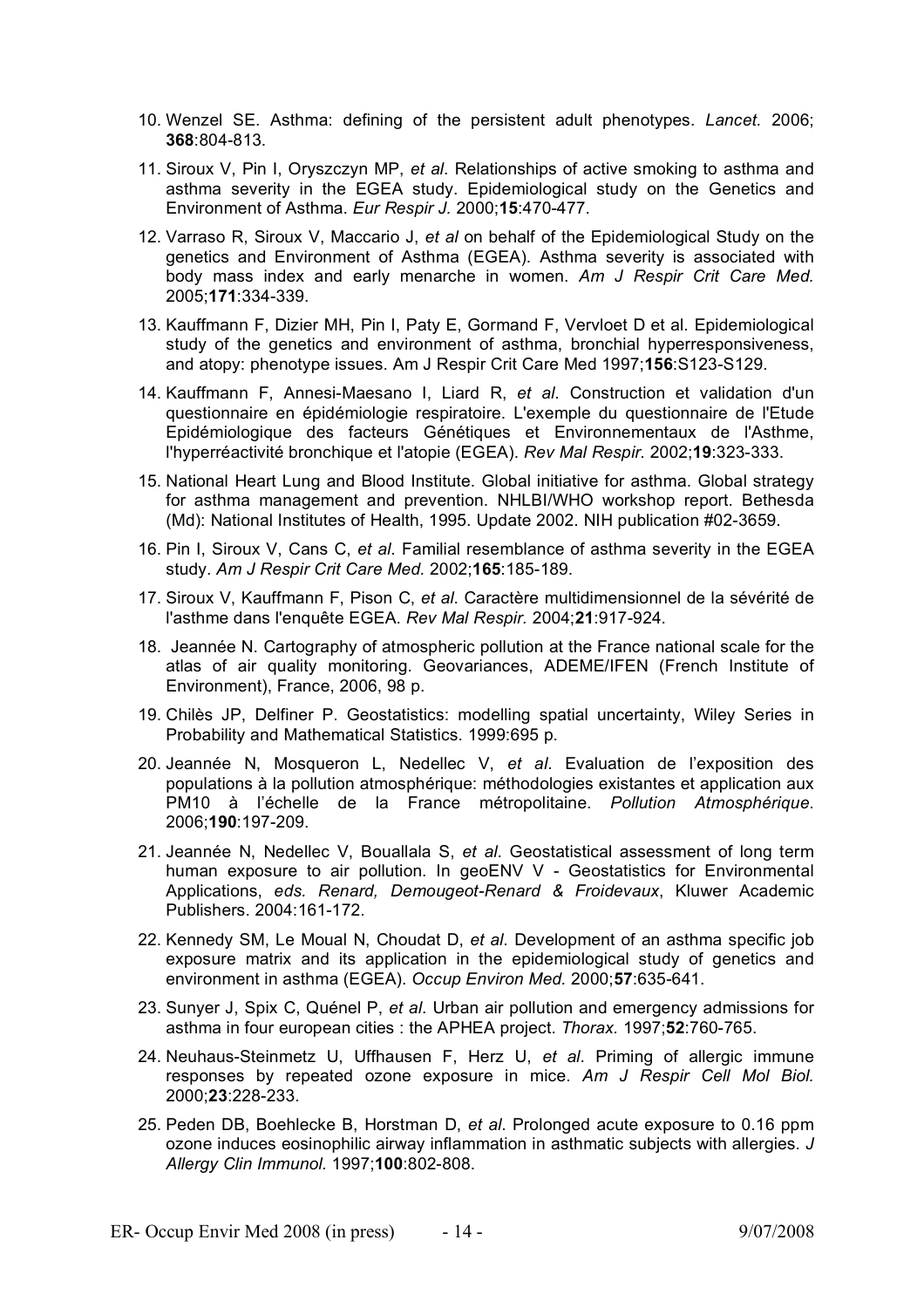- 26. Oryszczyn MP, Bouzigon E, Maccario J, *et al*. Interrelationships of quantitative asthma-related phenotypes in the EGEA study. J *Allergy Clin Immunol.* 2007;**119**:57- 63.
- 27. Romieu I, Ramirez-Aguilar M, Sienra-Monge JJ, *et al*. *GSTM1* and *GSTP1* and respiratory health in asthmatic children exposed to ozone. *Eur Respir J.* 2006;**28**:953- 959.
- 28. Frey U, Bordbeck T, Majumdar A, *et al*. Risk of severe asthma episodes predicted from fluctuation analysis of airway function. *Nature.* 2005;**438**:667-670.
- 29. Global strategy for asthma management and prevention (update 2006): Global Initiative for Asthma (GINA). URL: http://www.ginasthma.org. Date last update November 2006, date last accessed 14 march 2007].
- 30. Bouzigon E, Siroux V, Dizier MH, *et al*. Scores of asthma and asthma severity reveal new regions of linkage in EGEA families. *Eur Respir J.* 2007:**30**;253-259.
- 31. Sunyer J, Pekkanen J, Garcia-Esteban R, *et al*. Asthma score: predictive ability and risk factors. *Allergy.* 2007;**62**:142-148.
- 32. Gauderman WJ. Air pollution and children--an unhealthy mix. *N Engl J Med.* 2006;**355**:78-79.
- 33. Künzli N, Tager B. Long-term health effects of particulate and other ambient air pollution : research can progress faster if we want to it. *Environ Health Perspect.* 2000;**108**:915-918.
- 34. Schildcrout JS, Sheppard L, Lumley T, *et al*. Ambient air pollution and asthma exacerbations in children: an eight-city analysis. *Am J Epidemiol.* 2006;**164**:505-517.
- 35. Levy JI, Chemerynshki SM, Sarnat JA. Ozone exposure and mortality. An empiric Bayes metaregression analysis. *Epidemiology.* 2005;**16**:458-468.
- 36. Schweizer C, Edwards RD, Bayer-Oglesby L, *et al*. Indoor time-microenvironmentactivity patterns in seven regions of Europe. *J Expo Sci Environ Epidemiol.* 2006;**17**:170-181.
- 37. Schindler C, Künzli N, Bongard JP, *et al*. Short-term variation in air pollution and in average lung function among never-smokers (SAPALDIA). *Am J Respir Crit Care Med.* 2001;**163**:356-361.
- 38. U.S. EPA. Air Quality Criteria for Ozone and Related Photochemical Oxidants (Final). U.S. Environmental Protection Agency, Washington, DC, 2006. EPA/600/R-05/004aF-cF.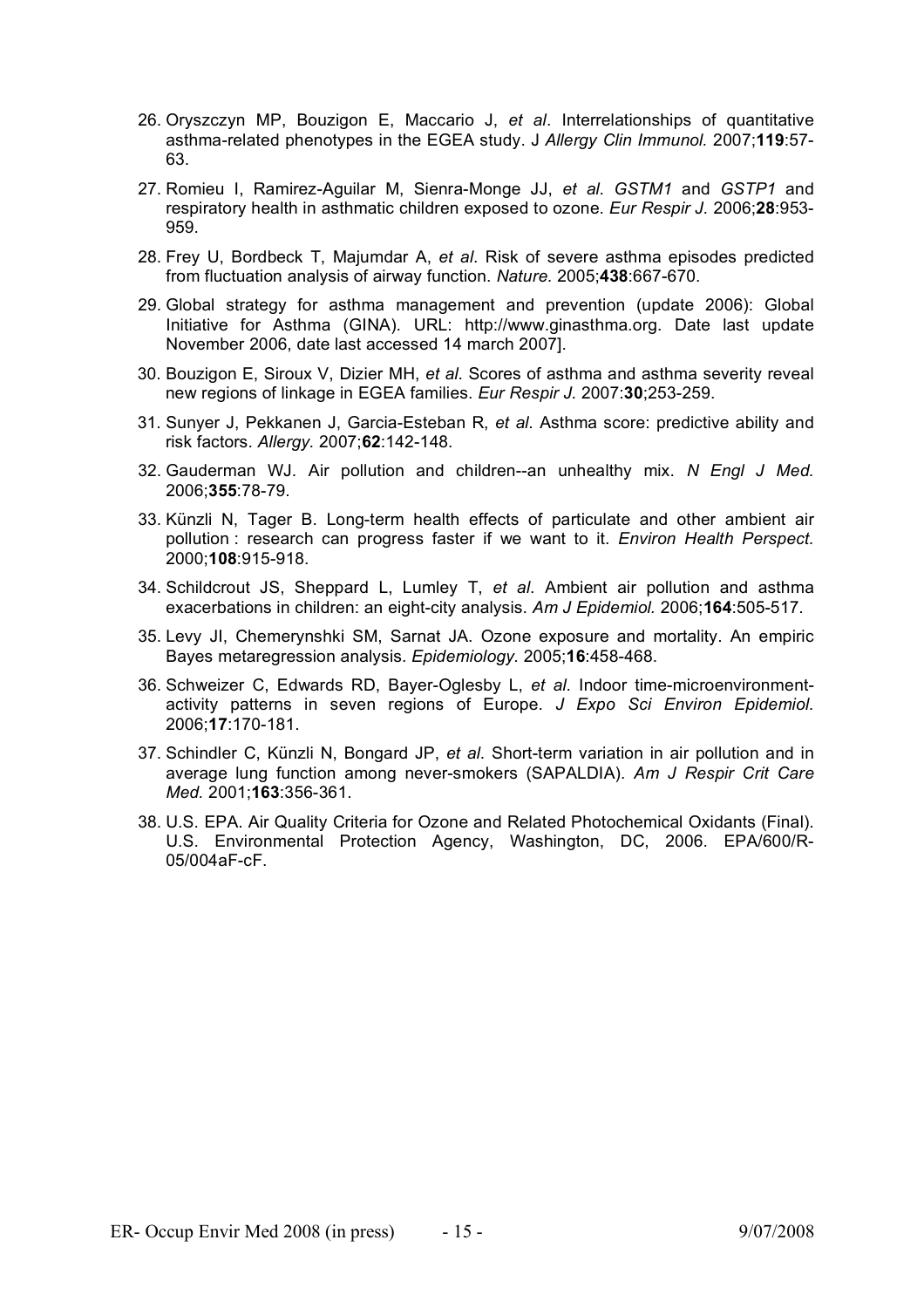# **Figure 1 Legend**

The bottom and top of the box represents the  $25<sup>th</sup>$  and  $75<sup>th</sup>$  percentiles, respectively. The upper and lower whiskers represent the maximum and minimum, respectively.

The horizontal line through the middle of the box is the median.

Median values were 36  $\mu$ g.m<sup>-3</sup> for NO<sub>2</sub>, 19  $\mu$ g.m<sup>-3</sup> for SO<sub>2</sub>, 68  $\mu$ g.m<sup>-3</sup> for O<sub>3</sub>-8hr and 30 days for  $O_3$ -days.

**Figure 1 -** Box plot of assigned pollutant concentrations among the studied asthmatics according to the 1<sup>st</sup> method with annual concentrations based on 1991-1995 nearby background and traffic monitoring stations data.

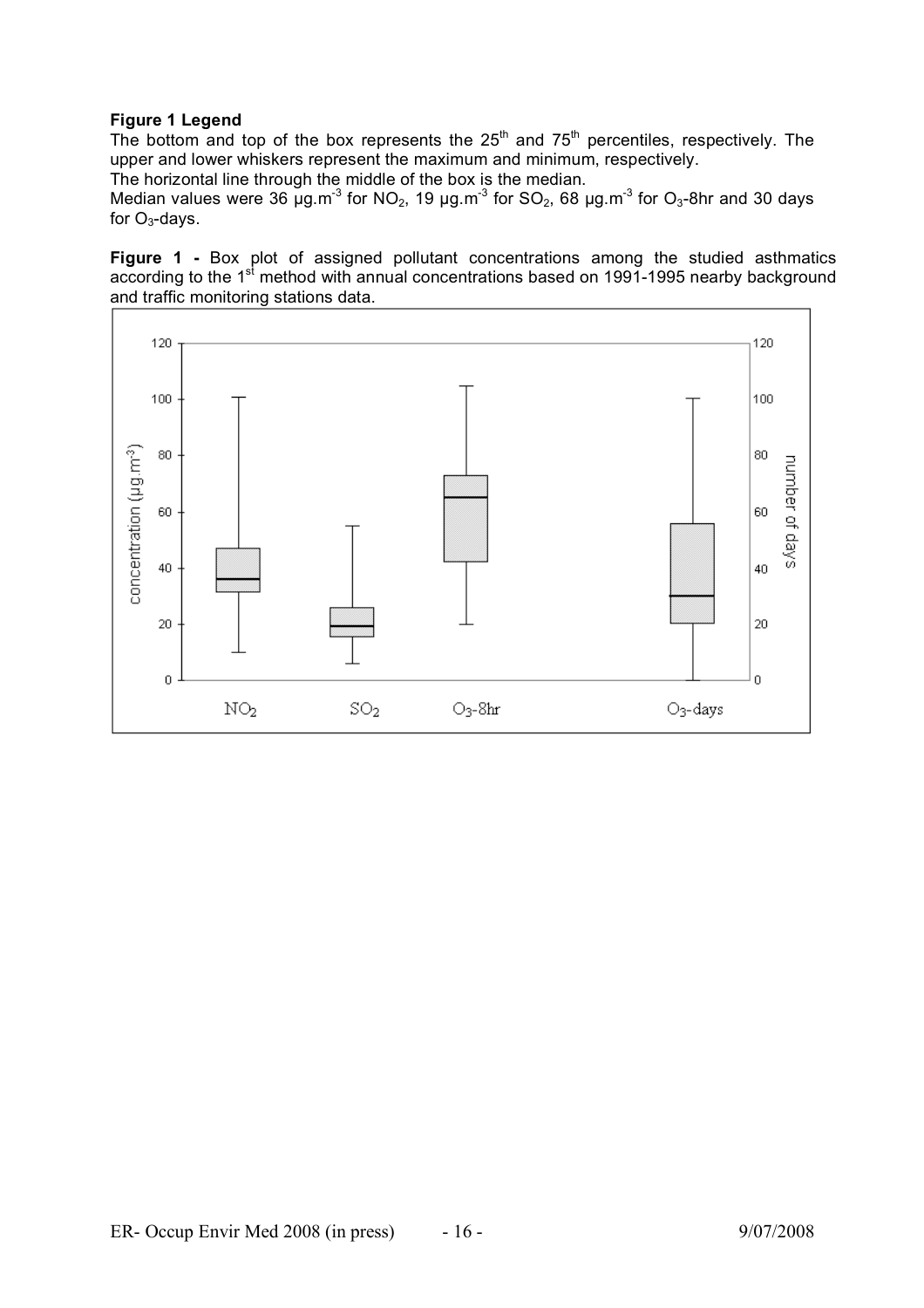# **APPENDIX**

# **AIR POLLUTION ASSESSMENT BY THE FIRST METHOD**

Air pollution concentrations were derived from the French Agency for Environment and Energy (ADEME) data bank using both background and traffic monitor stations. Air pollution was assigned to subjects residences in two steps. First, the residential address of subjects and air pollution monitors were located on maps by plane coordinates (after transformation of geographical coordinates if needed). Although subjects were recruited through patients consulting in five city hospitals, the residential areas covered a region more than twenty times larger than the city areas. A total of 69 monitors (54 background stations and 15 traffic stations) were used for the assignment of residential concentrations. Second, assignment of the closest monitor to each residence was done in two ways: for subjects living within 100m of main roads, values of the closest  $NO<sub>2</sub>$  or  $SO<sub>2</sub>$  traffic station were used. 17% of subjects were assigned with data of traffic stations (14% of subjects in Paris area, 12% in Lyon area, 28% in Marseille area, 45% in Montpellier area, and 13% in Grenoble area). Traffic stations do not monitor  $O_3$ . For all other subjects and for  $O_3$ , assignment was based on concentrations recorded at the closest background station (urban, suburban or rural station). A total of 93% or subjects lived within 10 km of a monitor. The maximum distance was 40 km. If more than two monitors were equally distant, the mean value of these monitors was assigned.

Air pollution exposure could not be assessed for 38, 73 and 39 subjects for  $NO_2$ ,  $SO_2$ and  $O_3$ -days respectively for whom there was no station within 40 km. For  $O_3$ -8hr, there was no available data for two areas covering the region of Lyon and Montpellier. Air pollution monitoring has been expanded in France during the past years but increased since 1995. If no data was available at the time of the survey, we used the air pollution trends as observed during later years to linearly extrapolate to earlier years. Long-term changes in air quality usually follow similar trends over several years.  $SO<sub>2</sub>$  concentrations have dramatically decreased during the 1990's, while  $NO<sub>2</sub>$  decreased very slightly and  $O<sub>3</sub>$  increased also very little.[1] In this context, back extrapolation was the most accurate approach in presence of missing data, which assumes that a consistent evolution over the period of interest. For  $O_3$ concentrations 70% of subjects got assigned back-extrapolated values, according to a pattern with slight increase of  $O_3$  between 1991 and 1995. In case of NO<sub>2</sub> and SO<sub>2</sub> regular monitoring started earlier, thus 55% and 25% of subjects' locations required backextrapolation. Health assessments were conducted throughout the year. Therefore, the annual mean concentrations of the same year would poorly reflect past exposure (during the 12 months prior the visit) among subject participating early in the year. Therefore participants during January-June were assigned the annual mean of the previous calendar year and those with assessments during July-December, with the mean of the current calendar year.

#### **ANALYSIS**

Ordinal logistic regression was performed to assess association between air pollution and the 4-class asthma severity score. Tests of the proportional odds assumption were systematically performed. For  $NO<sub>2</sub>$ ,  $SO<sub>2</sub>$  and  $O<sub>3</sub>$ -8hr, the hypothesis of proportionality was not rejected. As the test appeared significant for  $O_3$ -days and  $O_3$  summer, we also performed the analysis based using multinomial regression, which does not assume proportional odds ratios. The global association between ozone and asthma severity was significant and all OR were higher than 1, supporting associations between asthma severity and ozone, independently of the model.

Taking into account familial dependence was complex and it was clarified with two analyses: First, mixed logistic regression models were performed considering a dichotomous asthma severity score defining mild asthmatics by the  $1<sup>st</sup>$  or the  $2<sup>nd</sup>$  class and moderate to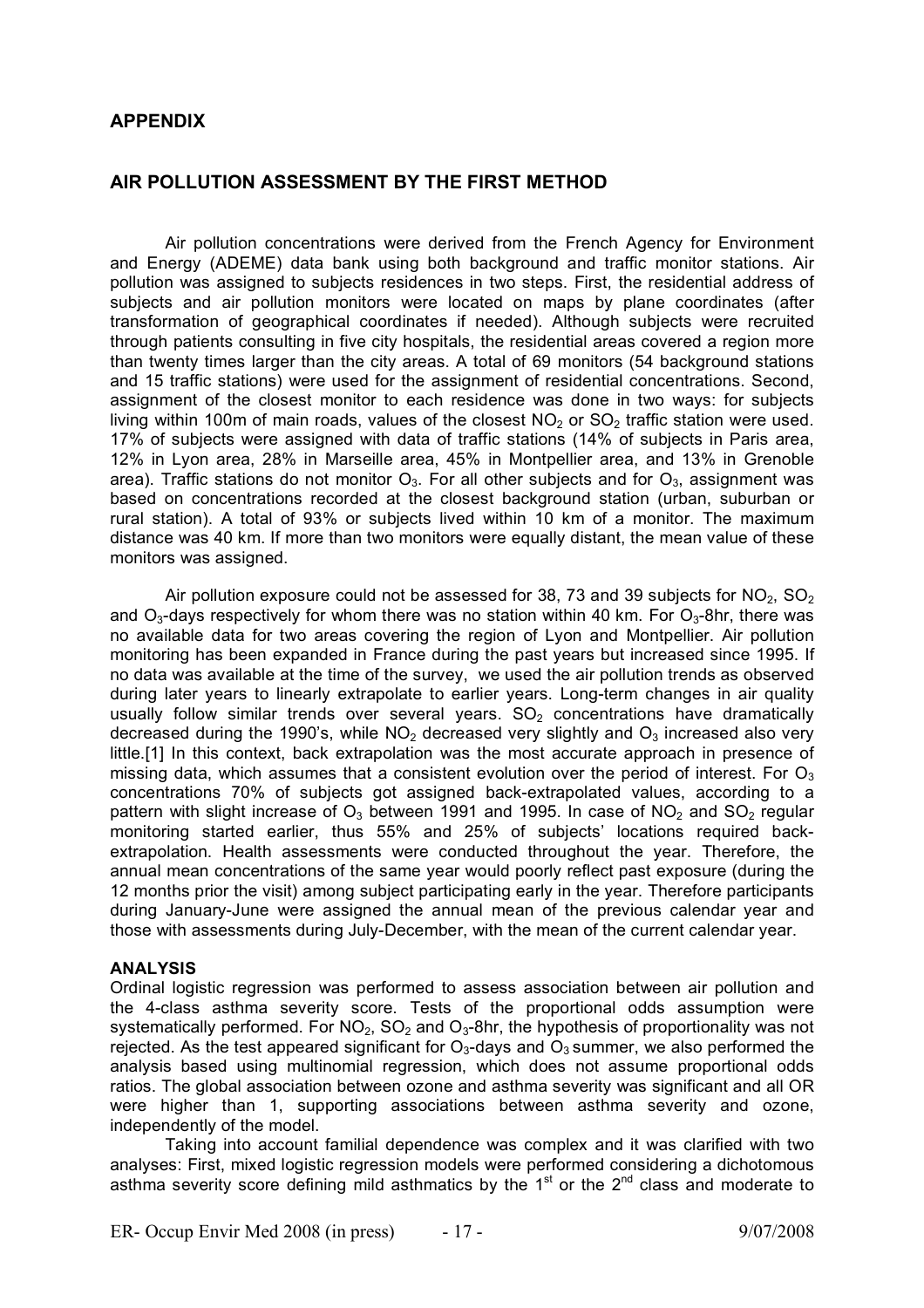severe asthmatics by the  $3<sup>rd</sup>$  or the  $4<sup>th</sup>$  class (Genmod procedure from SAS). Second, both logistic regression models and ordinal logistic regression models were run in a random population of 182 subjects (one subject per family). Familial aggregation had no impact on results.

# **REFERENCES:**

1. European Environment Agency report. Air pollution in Europe 1990-2004. Available at: 84phttp://reports.eea.europa.eu/eea\_report\_2007\_2/en/Air\_pollution\_in\_Europe\_1990\_2004. pdf (accessed on April 2008).

|                                                       | First method |                         |               | Second method           |  |  |
|-------------------------------------------------------|--------------|-------------------------|---------------|-------------------------|--|--|
| Air pollutant                                         | n            | OR (95% CI)             | n             | OR (95% CI)             |  |  |
| NO <sub>2</sub>                                       |              |                         |               |                         |  |  |
| crude model                                           | 279          | $0.96$ $(0.79-1.17)$    | 295           | $0.95$ $(0.77-1.18)$    |  |  |
| adjusted model*                                       | 221          | $0.92$ $(0.73 - 1.17)$  | 238           | $0.94$ $(0.74 - 1.21)$  |  |  |
| SO <sub>2</sub>                                       |              |                         |               |                         |  |  |
| crude model                                           | 247          | $1.06$ $(0.78-1.44)$    | 295           | $1.37(1.01-1.84)$       |  |  |
| adjusted model*                                       | 194          | $0.98$ $(0.68-1.41)$    | 238           | 1.39 (0.98-1.97)        |  |  |
| $O_3$                                                 | $O_3$ -8hr   |                         |               |                         |  |  |
| crude model                                           | 201          | 2.21 (1.48-3.33)        |               |                         |  |  |
| adjusted model*                                       | 171          | 2.27 (1.41-3.63)        |               |                         |  |  |
|                                                       | $O_3$ -days  |                         | $O_3$ -summer |                         |  |  |
| crude model                                           | 278          | $1.93(1.40-2.65)$       | 295           | $1.57$ $(1.26-1.96)$    |  |  |
| adjusted model*                                       | 217          | 2.09 (1.42-3.09)        | 238           | 1.62 (1.26-2.09)        |  |  |
| <b>Adjusted three-pollutants models</b>               |              |                         |               |                         |  |  |
| $O_3$ (O <sub>3</sub> -days / O <sub>3</sub> -summer) | 179          | 2.02 (1.26-3.23)        | 238           | $2.20(1.54-3.15)$       |  |  |
| SO <sub>2</sub>                                       | 179          | $1.08$ $(0.69-1.67)$    | 238           | $1.41(0.90-2.23)$       |  |  |
| NO <sub>2</sub>                                       | 179          | $(0.58 - 1.08)$<br>0.79 | 238           | $(0.93 - 2.15)$<br>1.41 |  |  |

**Table S1** Associations between air pollution and the 5-level asthma score per each increase of one IQR in air pollutant concentrations

OR: odds ratio; 95% CI: 95% confidence interval.

OR given for one class difference in score and for an increase of 1 inter quartile range in average concentration (or 36 days for  $O<sub>3</sub>$ -days).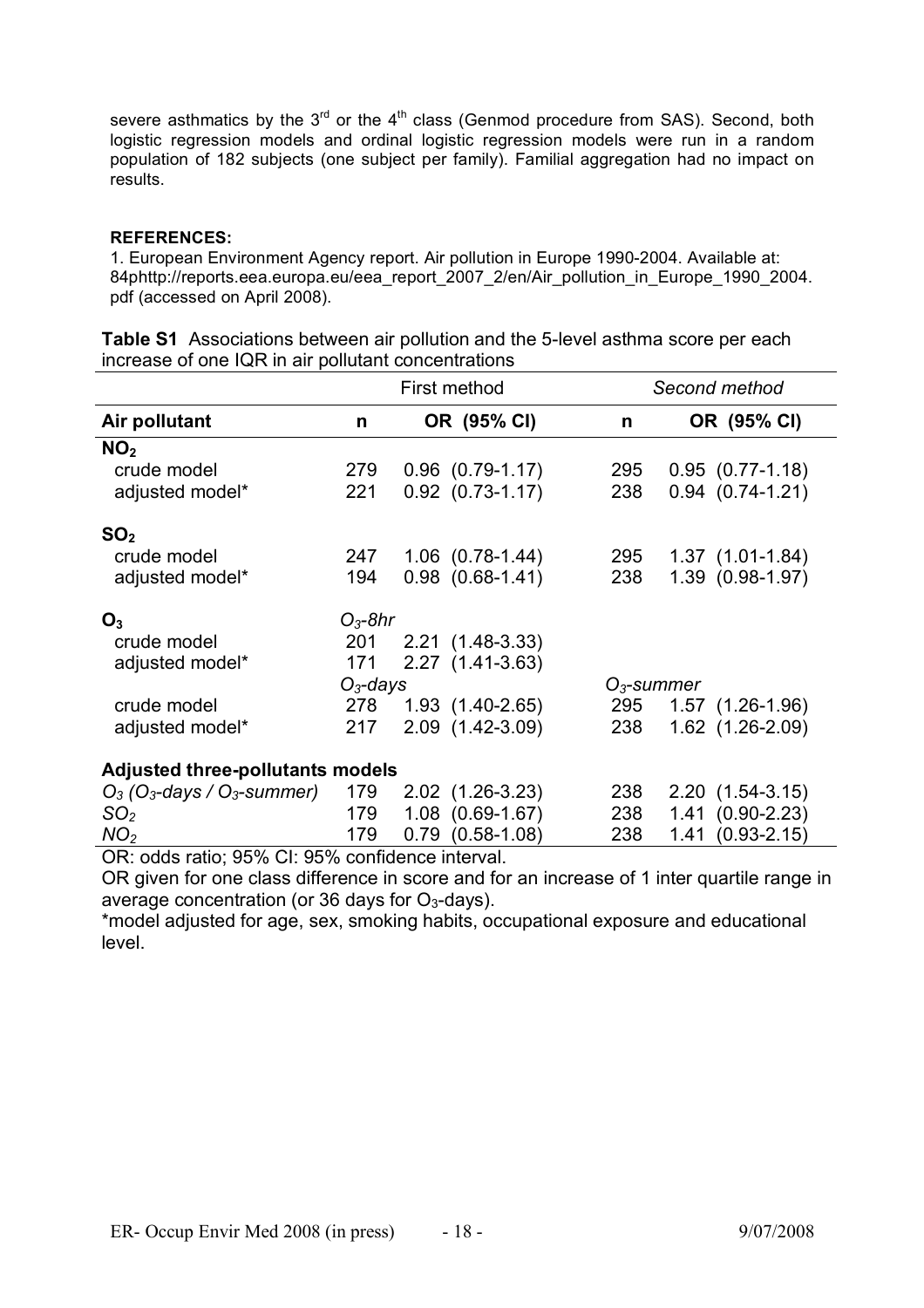|                                                       | First method |  |                        | Second method |                         |  |
|-------------------------------------------------------|--------------|--|------------------------|---------------|-------------------------|--|
| Air pollutant                                         | n            |  | OR (95% CI)            | n             | OR (95% CI)             |  |
| NO <sub>2</sub>                                       |              |  |                        |               |                         |  |
| crude model                                           | 290          |  | $1.02$ $(0.88 - 1.17)$ | 308           | $0.95(0.76 - 1.18)$     |  |
| adjusted model*                                       | 228          |  | $1.01$ $(0.85 - 1.20)$ | 247           | $0.92$ $(0.72 - 1.18)$  |  |
| SO <sub>2</sub>                                       |              |  |                        |               |                         |  |
| crude model                                           | 255          |  | $1.20$ $(0.93 - 1.56)$ | 308           | $2.06$ $(1.42 - 3.00)$  |  |
| adjusted model*                                       | 200          |  | $1.18$ $(0.87 - 1.62)$ | 247           | $1.91(1.24 - 2.96)$     |  |
| $O_3$                                                 | $O_3$ -8hr   |  |                        |               |                         |  |
| crude model                                           | 210          |  | $1.35$ $(1.18 - 1.55)$ |               |                         |  |
| adjusted model*                                       | 162          |  | $1.35(1.16 - 1.58)$    |               |                         |  |
|                                                       | $O_3$ -days  |  |                        | $O_3$ -summer |                         |  |
| crude model                                           | 289          |  | $1.25$ $(1.14 - 1.37)$ | 308           | $1.51$ $(1.24 - 1.85)$  |  |
| adjusted model*                                       | 223          |  | $1.29(1.16 - 1.45)$    | 247           | $1.52$ $(1.20 - 1.91)$  |  |
| <b>Adjusted three-pollutant models</b>                |              |  |                        |               |                         |  |
| $O_3$ (O <sub>3</sub> -days / O <sub>3</sub> -summer) | 184          |  | $1.32$ $(1.16-1.52)$   | 247           | $1.76$ $(1.27-2.44)$    |  |
| SO <sub>2</sub>                                       | 184          |  | 1.27 (0.87-1.86)       | 247           | 2.71 (1.49-4.94)        |  |
| NO <sub>2</sub>                                       | 184          |  | $0.95$ $(0.76-1.20)$   | 247           | $(0.64 - 1.53)$<br>0.99 |  |

**Table S2** Associations between air pollution and the 4-class asthma severity score per each increase of 10 units of air pollutants

OR: odds ratio; 95% CI: 95% confidence interval.

OR given for one class difference in score and for an increase of 10 µg.m<sup>-3</sup> in average concentration or 10 days of  $O<sub>3</sub>$ -days.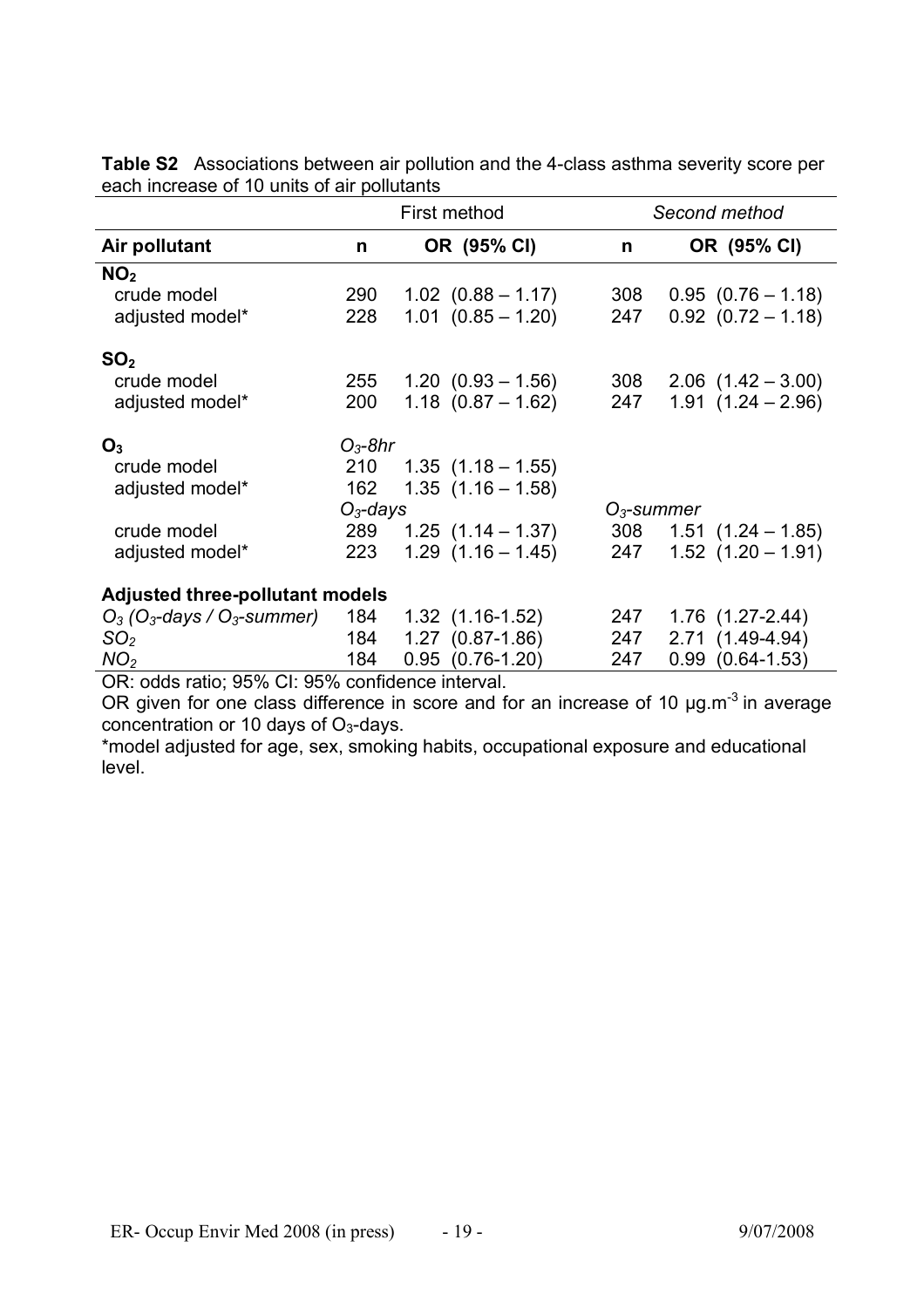|                                                       |             | First method            | Second method |                        |  |
|-------------------------------------------------------|-------------|-------------------------|---------------|------------------------|--|
| Air pollutant                                         | n           | OR (95% CI)             | n             | OR (95% CI)            |  |
| NO <sub>2</sub>                                       |             |                         |               |                        |  |
| crude model                                           | 279         | $0.97$ $(0.84 - 1.12)$  | 295           | $0.95$ $(0.76 - 1.18)$ |  |
| adjusted model*                                       | 221         | $0.94$ $(0.80 - 1.12)$  | 238           | $0.94$ $(0.74 - 1.21)$ |  |
| SO <sub>2</sub>                                       |             |                         |               |                        |  |
| crude model                                           | 247         | $1.05$ $(0.81 - 1.35)$  | 295           | $1.46$ $(1.02 - 2.10)$ |  |
| adjusted model*                                       | 194         | $0.98$ $(0.73 - 1.34)$  | 238           | $1.49(0.98 - 2.28)$    |  |
| O <sub>3</sub>                                        | $O_3$ -8hr  |                         |               |                        |  |
| crude model                                           | 201         | $1.29$ $(1.13 - 1.47)$  |               |                        |  |
| adjusted model*                                       | 171         | $1.30(1.12 - 1.52)$     |               |                        |  |
|                                                       | $O_3$ -days |                         | $O_3$ -summer |                        |  |
| crude model                                           | 278         | $1.20(1.10 - 1.31)$     | 295           | $1.51(1.23 - 1.85)$    |  |
| adjusted model*                                       | 217         | $1.23$ $(1.10 - 1.37)$  | 238           | $1.56$ $(1.24 - 1.96)$ |  |
| <b>Adjusted three-pollutants models</b>               |             |                         |               |                        |  |
| $O_3$ (O <sub>3</sub> -days / O <sub>3</sub> -summer) | 179         | $1.22$ $(1.07-1.39)$    | 238           | $2.06$ $(1.48-2.86)$   |  |
| SO <sub>2</sub>                                       | 179         | $1.06$ $(0.74-1.53)$    | 238           | 1.53 (0.88-2.65)       |  |
| NO <sub>2</sub>                                       | 179         | $(0.68 - 1.06)$<br>0.85 | 238           | 1.42 (0.93-2.17)       |  |

**Table S3** Associations between air pollution and the 5-level asthma score per each increase of 10 units of air pollutants

OR: odds ratio; 95% CI: 95% confidence interval.

OR given for one class difference in score and for an increase of 10  $\mu$ g.m<sup>-3</sup> in average concentration or 10 days of  $O<sub>3</sub>$ -days.